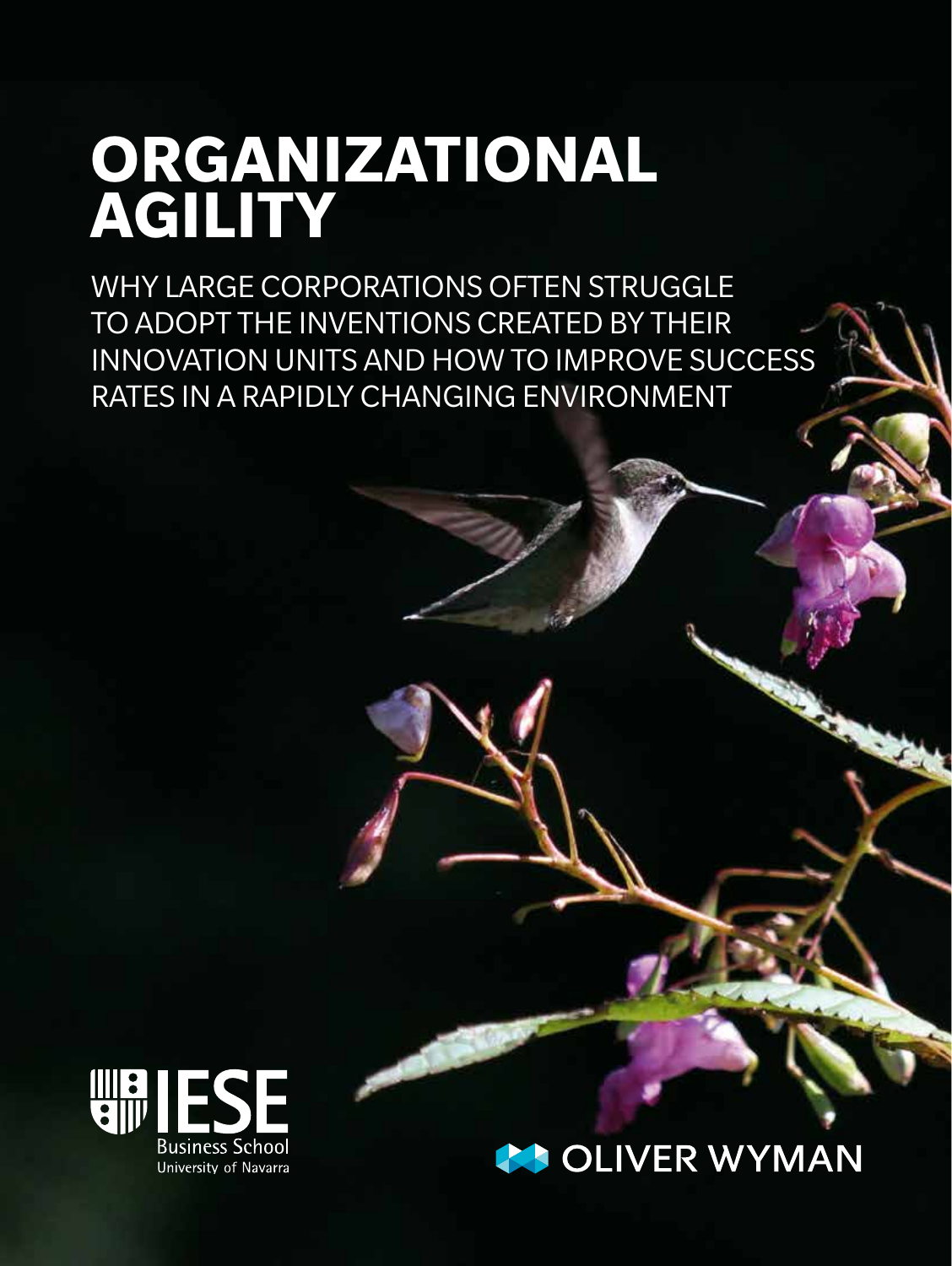## AUTHORS OF THE REPORT

IESE Business School: Mª Julia Prats and Josemaria Siota Oliver Wyman: David Gillespie and Nicholas Singleton

Published in April 2018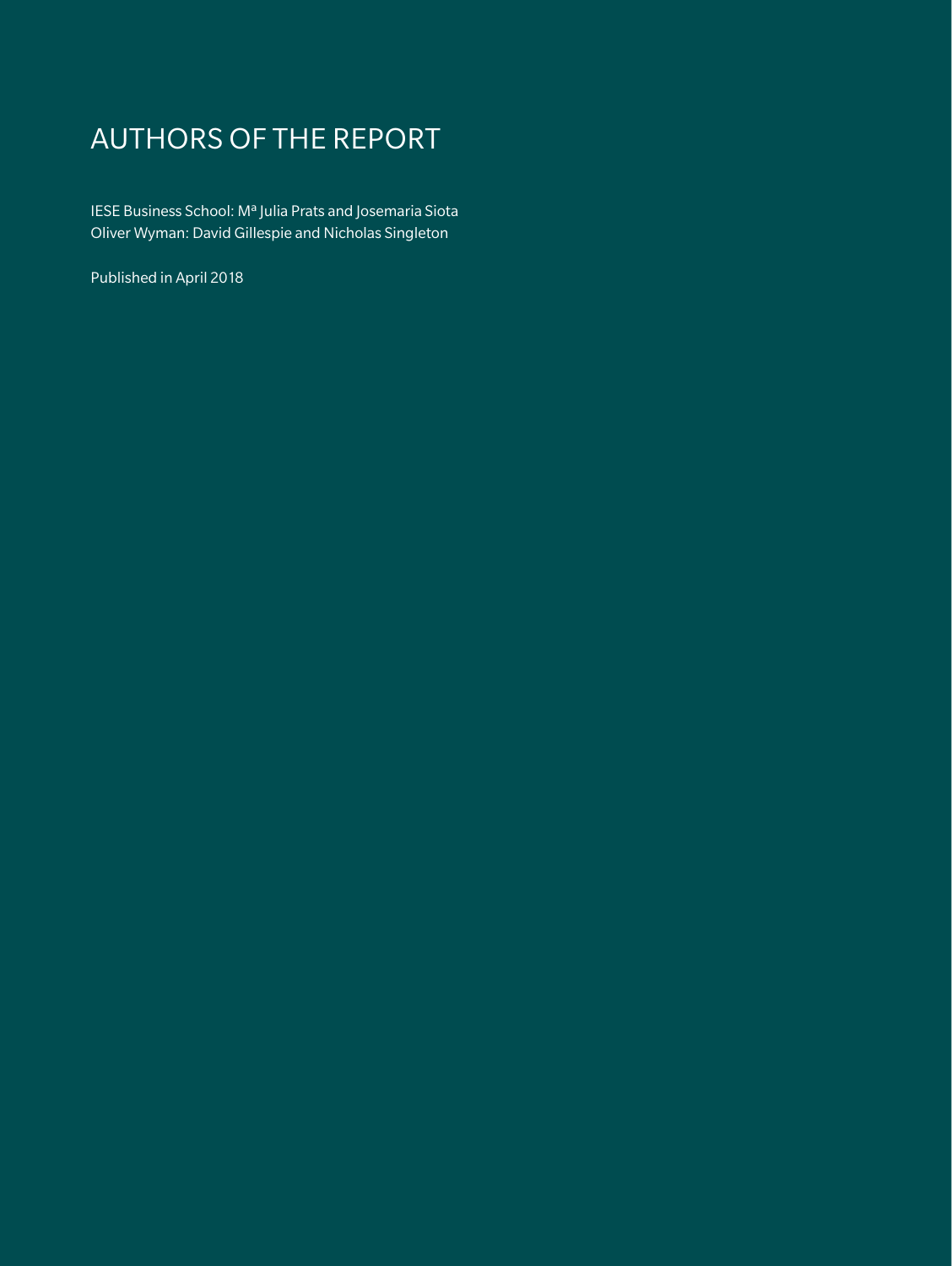## **CONTENTS**

| <b>EXECUTIVE SUMMARY</b>                                                                                                                                                                                                                         | $\mathbf{1}$ |
|--------------------------------------------------------------------------------------------------------------------------------------------------------------------------------------------------------------------------------------------------|--------------|
| THE DILEMMA: EFFICIENCY VERSUS AGILITY                                                                                                                                                                                                           | 3            |
| FACING A CHALLENGING ENVIRONMENT<br>SELECTING THE RIGHT BALANCE                                                                                                                                                                                  |              |
| AGILITY, AGILE, AND THE ROLE OF INNOVATION UNITS                                                                                                                                                                                                 | 6            |
| <b>FRAMING THE CONCEPT</b><br>AGILITY IS IMPORTANT, AGILITY IS DIFFICULT BUT WHAT EXACTLY IS IT?<br><b>AGILITY IS NOT JUST AGILE</b><br>AGILITY AND THE ROLE OF INNOVATION UNITS<br>WHAT SORT OF INNOVATION UNIT?                                |              |
| WHAT CAUSES INNOVATION UNITS TO FAIL OR SUCCEED?                                                                                                                                                                                                 | 11           |
| <b>IDENTIFYING FACTORS INFLUENCING FAILURE AND SUCCESS</b>                                                                                                                                                                                       |              |
| <b>INCREASING THE ADOPTION OF INITIATIVES</b>                                                                                                                                                                                                    | 15           |
| ESTABLISHING THE WIDER ORGANIZATIONAL CONTEXT<br>CAN ELEPHANTS LEARN TO DANCE?                                                                                                                                                                   |              |
| <b>APPENDIX</b>                                                                                                                                                                                                                                  | 19           |
| <b>METHOD</b><br><b>ADDITIONAL CONCEPTS</b><br>ADDITIONAL ANSWERS OF THE SURVEY<br>THE ORGANIZATIONAL AGILITY OF THE COMPANY<br>INNOVATION UNITS AND THEIR RELATIONSHIP TO THE ORGANIZATIONAL AGILITY<br><b>INNOVATION UNITS: ADOPTION RATES</b> |              |
| INNOVATION UNITS: CHALLENGES AND KEY SUCCESS FACTORS                                                                                                                                                                                             |              |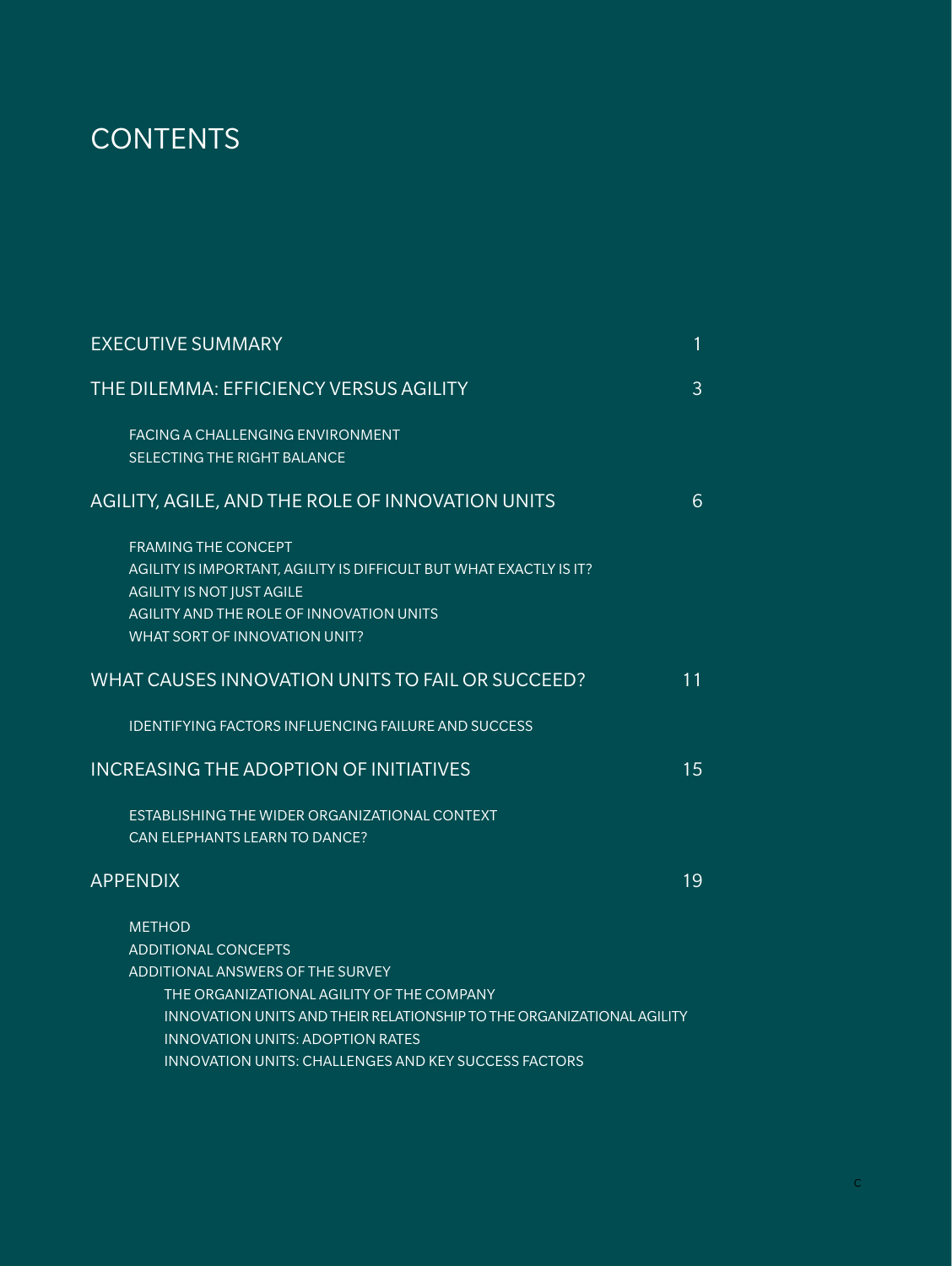# EXECUTIVE SUMMARY

We live in an age of agility, and organizations that want to survive, let alone thrive, need to increase their speed, adaptability, and innovation. It is a challenge many are not well equipped to meet. In a survey of chief innovation officers and related roles which the authors conducted for this white paper, nearly 90 percent of respondents said agility was highly important to the future success of their companies, and 96 percent said they needed to become more agile in the future. Yet only 26 percent rated their company's current agility as high or greater.

These findings echo those of a 2009 survey conducted by the Economist Intelligence Unit (EIU) in which nearly 90 percent of CEOs and CIOs called organizational agility a core differentiator, and approximately one-half said that rapid decision making and execution are essential to a company's competitive standing.1 That study in turn reflects an earlier analysis, conducted by the Massachusetts Institute of Technology, showing that agile firms grow revenue 37 percent faster and generate 30 percent higher profits than non-agile companies.2

Executives may realize that agility is critical, but companies, especially large ones, find it difficult to achieve and sustain. In the EIU survey, more than 80 percent of corporations had undertaken one or more initiatives to improve agility over the previous three years; 34 percent said they failed to deliver the desired benefits.<sup>1</sup>

In search of a solution to the agility challenge, many companies have turned to innovation units in a variety of guises as part of the answer. In our survey, 70 percent of respondents stated that innovation units were highly or extremely important in creating greater organizational agility.

Innovation initiatives are increasingly common and incorporate a broad range of approaches such as scouting teams, incubators, accelerators, and venture funds. In our survey, 70 percent of firms said they were increasing investment in their innovation units, 60 percent of which were created in the past five years.

Despite such increased investment in innovation, only 23 percent of companies said they had delivered a significant innovation – defined as one that accounts for more than 10 percent of the business's revenue.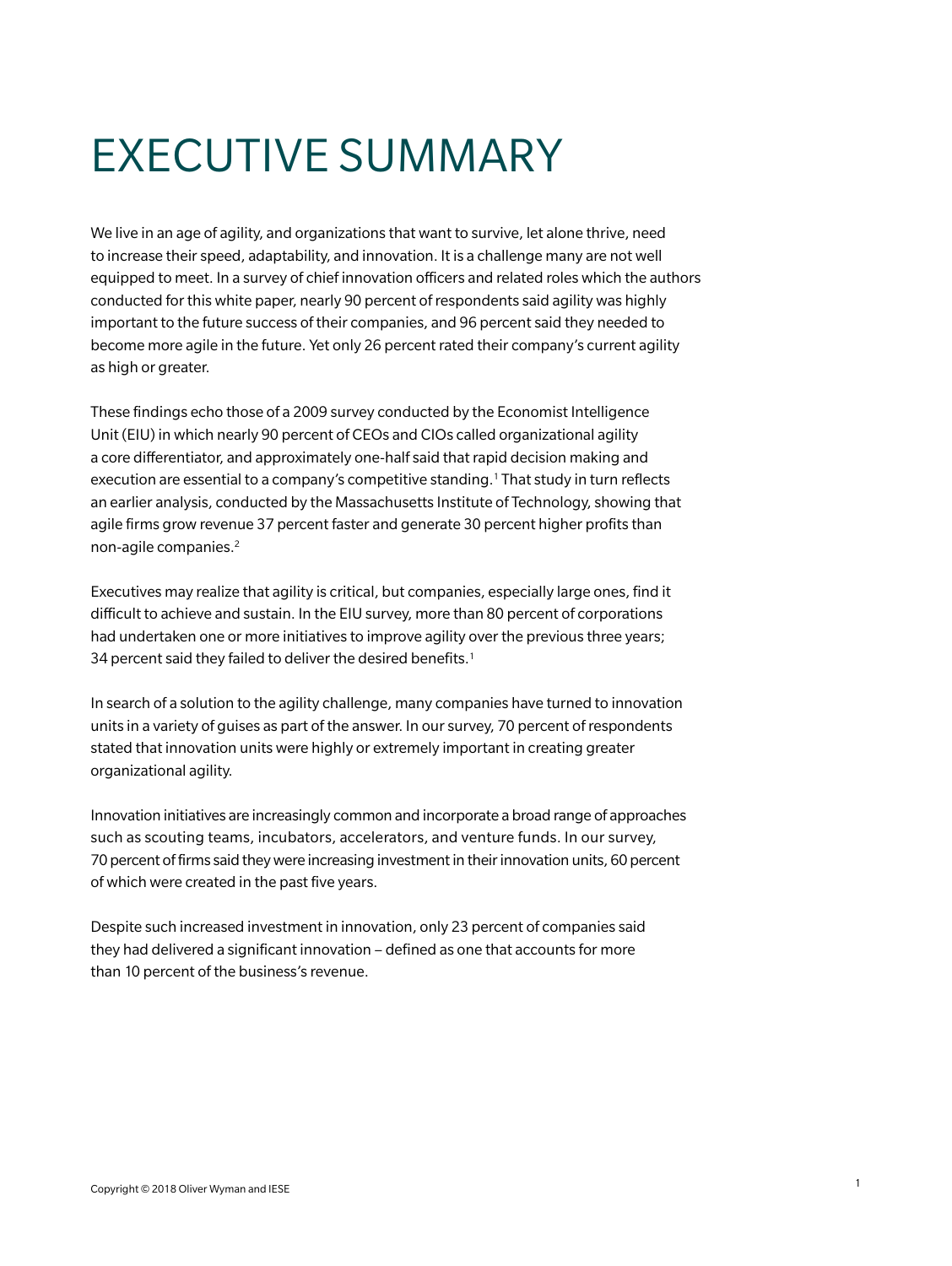Such mixed fortunes perhaps explain why high-profile companies such as Ogilvy Group, Coca-Cola and the *New York Times* have closed some of their innovation units in recent years.3, 4 As a recent article in the *Harvard Business Review* put it, "When a CEO announces a major initiative to foster innovation, mark your calendar. Three years later, many of these ambitious ventures will have quietly expired without an obituary."5

If agility is so critical, and innovation units are a way to achieve it, why are large corporations having such variable results?

This report argues that some of the root causes lie in slow decision making, conflicting departmental priorities, risk-averse cultures, and silo-based information. The success of an innovation unit, we believe, depends not just on the unit itself, but also on how the company, as a whole, functions.

For instance, we observe that companies whose innovation units have proved successful usually share strong dynamic capabilities around effectively sensing the market, an ability to make decisions, secure and align the necessary internal and external resources, and a capacity to systematically shift the wider organization to adopt new initiatives.

In this study, we will provide further background on the agility challenge and its causes. We will also point to some best practices for improving the effectiveness of innovation units as part of increasing agility more broadly, including how to remove internal informational silos, develop internal talent, and avoid delays because of internal politics, to name a few. They are, admittedly, difficult to apply systemically, but at a time when many firms operate in highly uncertain environments, they are increasingly critical.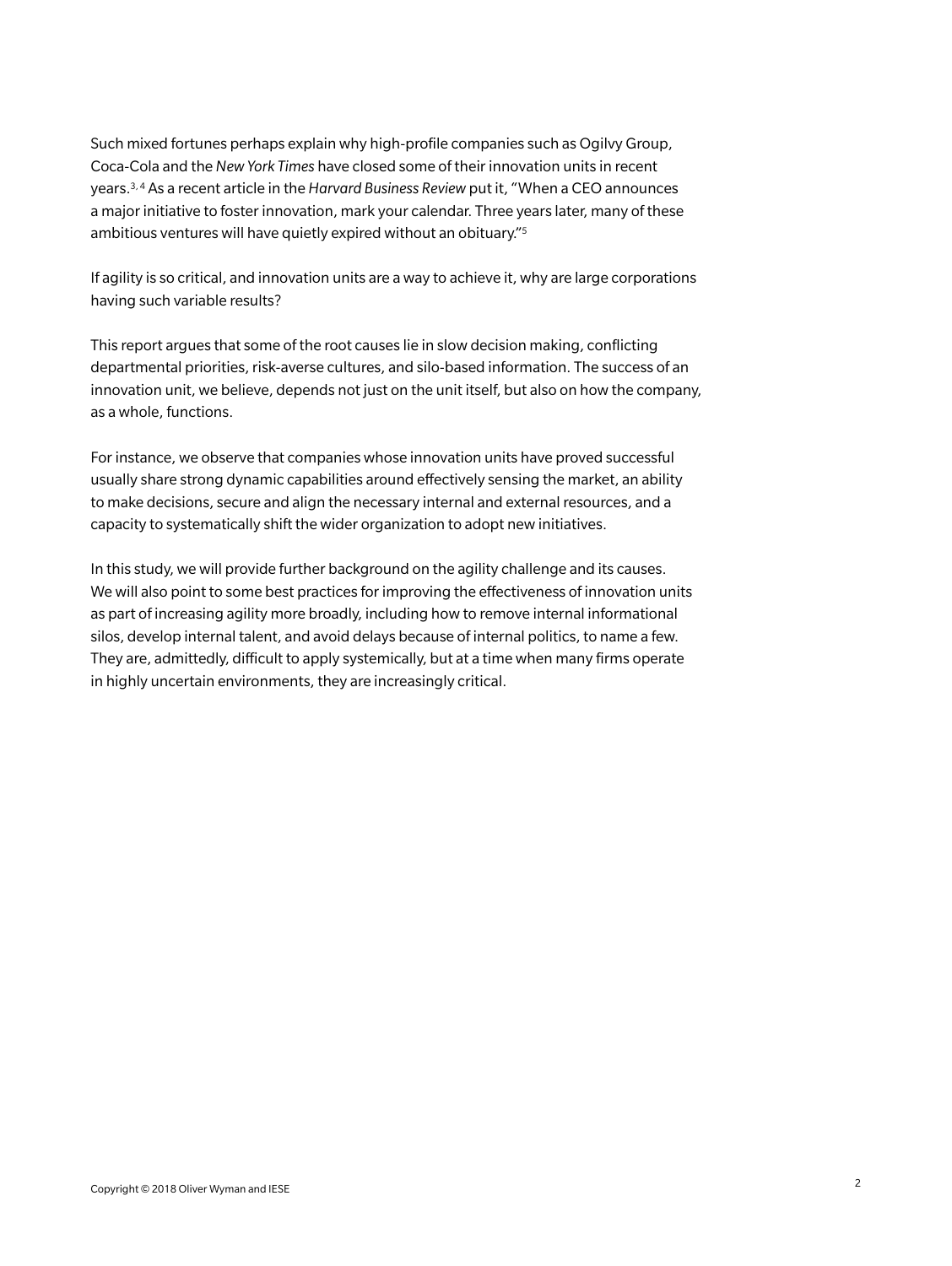## THE DILEMMA: EFFICIENCY VERSUS AGILITY

## FACING A CHALLENGING ENVIRONMENT

What do these five numbers have in common: 1772, 1929, 1973, 1997, and 2007?

These are the approximate starting dates of five of the world's most devastating financial crises – events that, unfortunately, have become increasingly common.6 If history is any indication, the market turbulence of recent years may presage a new, ongoing phase of volatility in which traditional businesses and operating models will be disrupted by underlying fluctuations in energy, commodity, and currency rates; new and nontraditional competitors; and rising customer demands.







Source: Adapted by the authors from Teece, D., Peteraf, M. & Leih, S. Dynamic Capabilities and Organizational Agility: Risk, Uncertainty, and Strategy in The Innovation Economy. California Management Review 58, 13–36 (2016)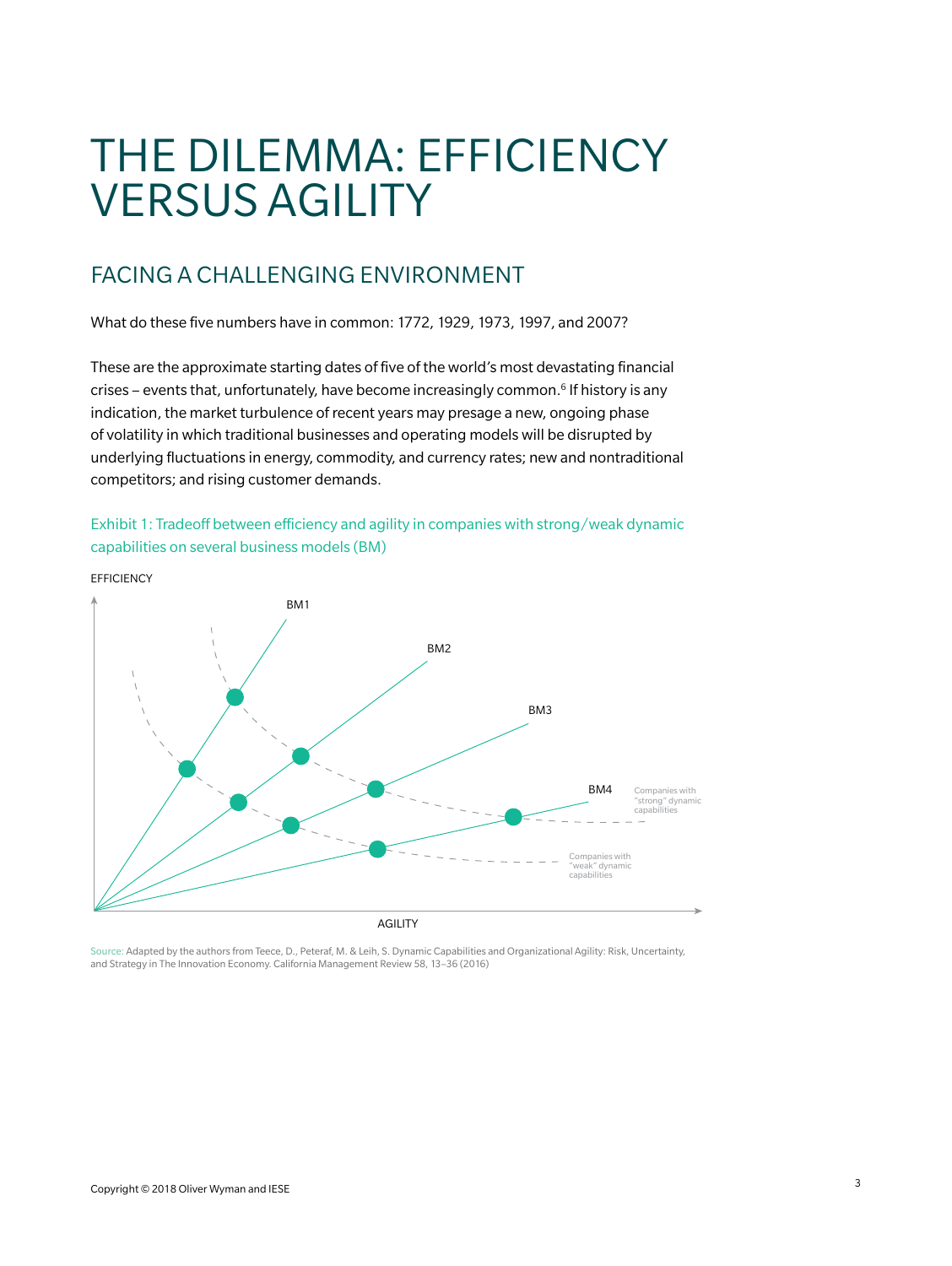This new environment is inherently volatile, uncertain, complex, and ambiguous (VUCA). One analysis predicts that by 2027 the average tenure of a company on the Standard & Poor's 500 Index will fall to about a third of what it was 50 years ago.7 Many iconic companies have filed for bankruptcy or been acquired, while others (such as Phillips, Nokia, and IBM) have gone through significant downsizing and restructuring. Fewer than half of the companies in the 2000 edition of the Fortune 500 still exist in their original form.<sup>8</sup>

For large and previously successful companies, the new external environment presents a dilemma: How can they respond quickly and nimbly enough to its demands, while maintaining their long-term strategic vision and scale efficiency? In other words, how can they retain the hard-won benefits of scale while developing attributes of smaller, more agile companies? (See Exhibit 1.)

CEOs face a clear challenge: Their old model required them to make long-term commitments to goals and strategies, deploy considerable resources to implement them, and ensure that every part of the firm was dedicated to achieving them. In contrast, the new, more agile model requires them to stay flexible, seek out new evidence, always be ready to reassess past choices, and change direction in light of new information, often via small, iterative improvements.

As a result, corporations today find themselves having to balance an approach that favors scale efficiency, stability, and long-term focus; with another that focuses on agility, speed, and rapid response. The tradeoffs are not easy: Scale brings efficiency, but it also tends to limit companies to lower levels of agility. Nonetheless, no matter what business model an individual corporation pursues, it will benefit from developing strong dynamic capabilities.<sup>9, 10</sup>

## SELECTING THE RIGHT BALANCE

Agility is not just a goal for tech and manufacturing companies. Increasing agility – speed, adaptability, and level of innovation – is a goal relevant to all companies. This helps explain why tools that come out of the tech and manufacturing sectors, such as Agile project and management methodologies, are finding application in more traditional sectors such as financial services (for example, Bank of America<sup>11</sup>), oil and gas (Shell<sup>12</sup>), air transport (Brussels Airlines<sup>13</sup>), and pharmaceuticals (GSK<sup>14</sup>).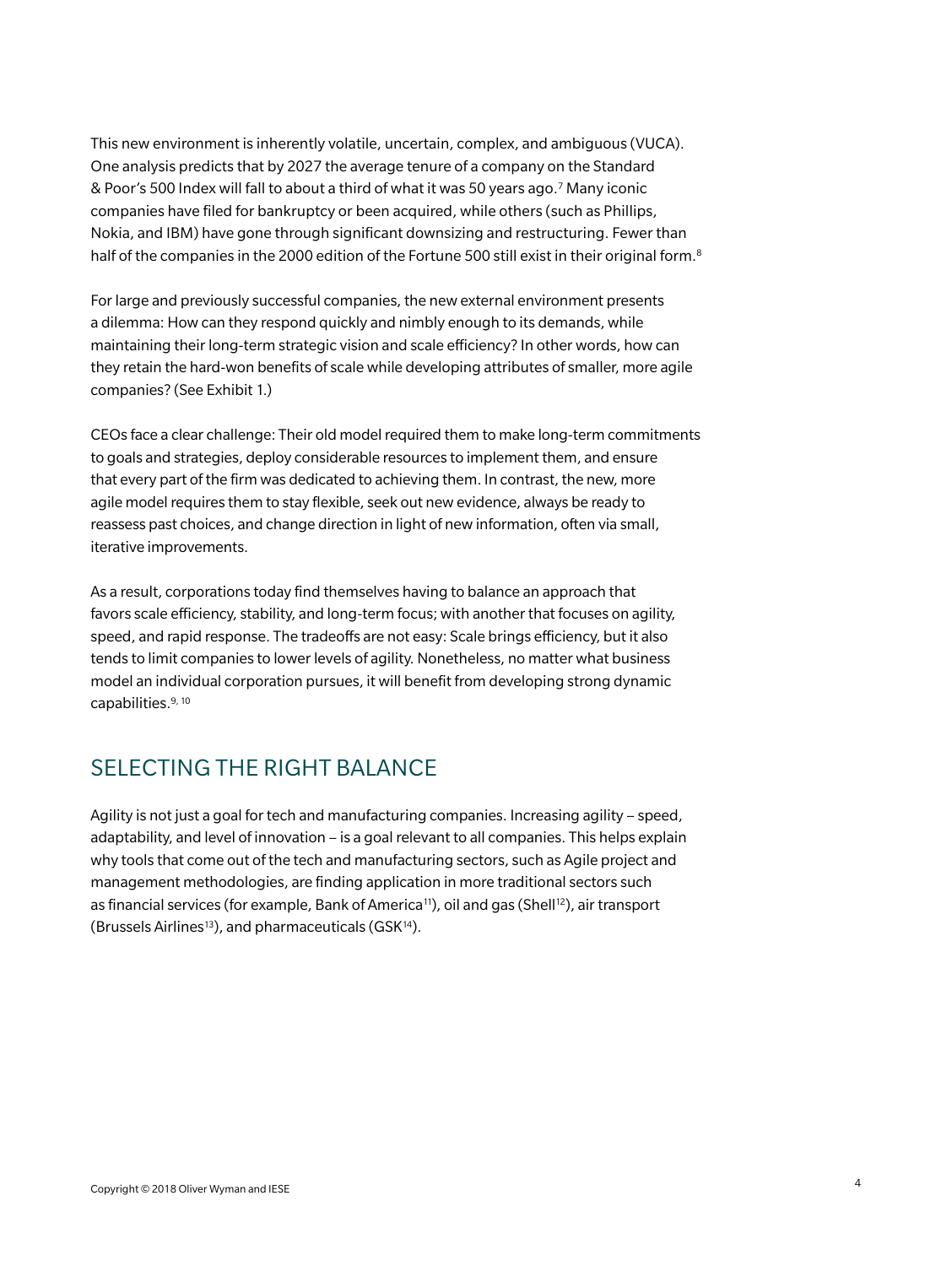Yet how much agility should a company – your company – strive for? There is a temptation to seek to always maximize agility; who wouldn't want a faster, more adaptable of an organization? But there are costs to increasing agility. It requires expenditure, for example, to build the internal "radars" required to sense the rapid changes that are taking place in the external market, to customize processes to enable them to respond more rapidly, or to develop the leadership behaviors to shift the organization into a new way of working. Building agility into the organization can incur higher short-term costs even if it typically saves expenditure on change programs over the longer term. Agility might be a necessity for many organizations but the process of achieving it shouldn't be undertaken blindly; it is crucial to think in terms of both anticipated costs and target benefits.

Since not all businesses are facing high levels of dynamic competition and uncertainty, it is helpful to take a company-specific perspective, analyzing megatrends affecting the organization and considering the implications for your organization's operating model. For the most part, the companies that stand to gain the most from increased agility are those in sectors with a highly unpredictable future.

It appears that many organizations have already "done the math" and concluded they need to do things differently than their competitors. eBay, for example, has made its online forums, where customers and sellers post an average of 10,000 messages each, the company's de facto product development team.16,17 Procter & Gamble's "Connect + Develop" platform helps initiate partnerships with stakeholders from sole traders to Fortune 500 companies.18 And Nissan now uses ethnographic studies of consumers to inform and tailor designs for autonomous vehicles.<sup>19</sup>

Of course, what works for eBay, Procter & Gamble, or Nissan won't necessarily work for you, especially if you define "work" on a net benefits basis. The key to success is not to implement the latest management trend, no matter how attractive, but to analyze your company and its external environment, then make a decision that is specific to your company and its challenges and opportunities.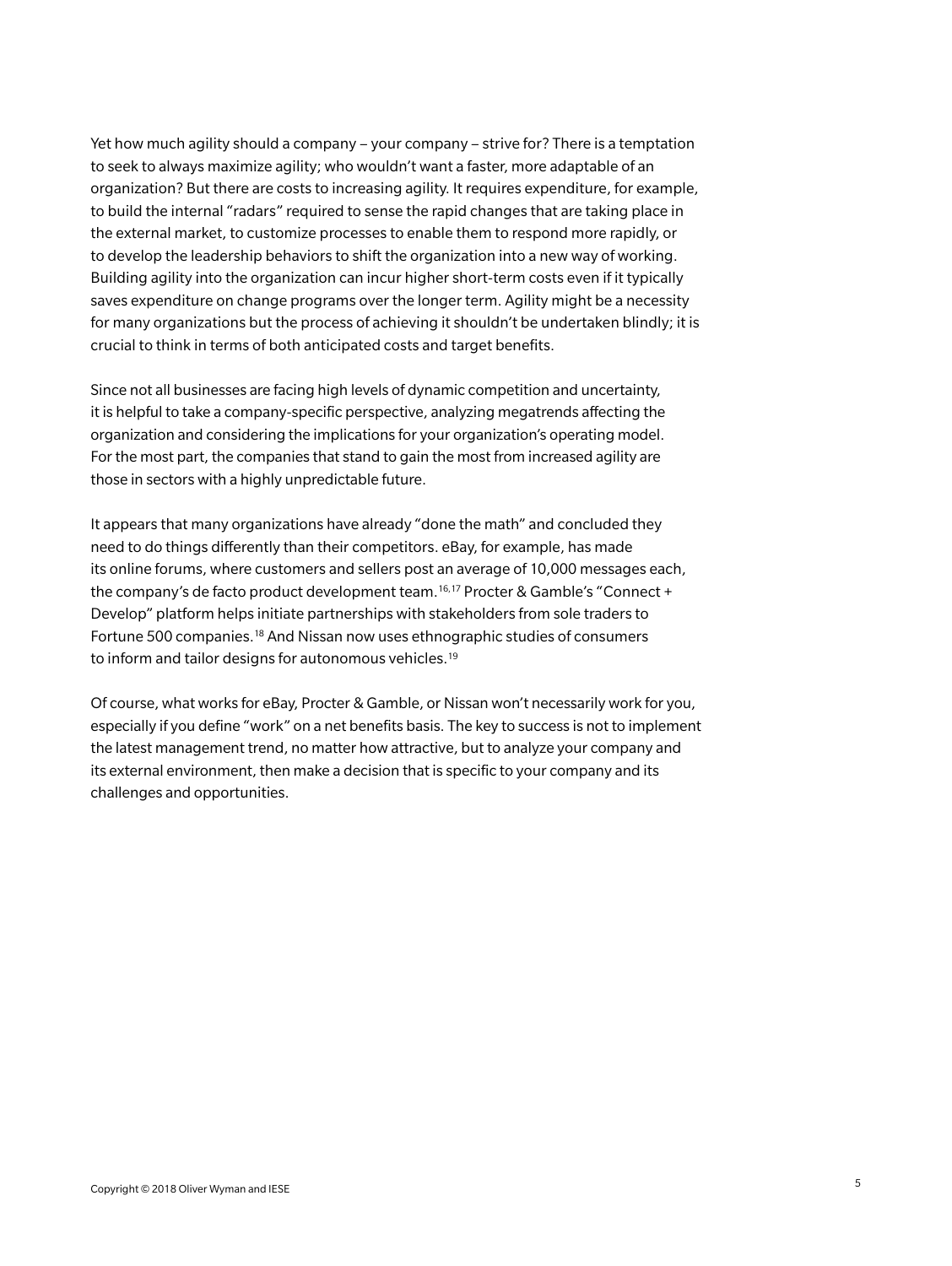# AGILITY, AGILE, AND THE ROLE OF INNOVATION UNITS

## FRAMING THE CONCEPT

There is extensive published literature on organizational agility, which addresses many relevant questions: How should a company implement Agile?<sup>20, 21</sup> What patterns distinguish successful implementations from unsuccessful ones?<sup>21,22</sup> What are the main barriers to adopting Agile principles?9,23 What are the innovation mechanisms for interacting with startups, and how do they contribute to agility?24 How can innovation be sustained through dynamic capabilities?<sup>24-27</sup> The list goes on.

Agility is important in the modern corporate world: In a survey the authors conducted with chief innovation officers and related roles for this white paper, almost 90 percent of respondents said agility was highly important to the future success of their companies. In a similar vein, in a 2009 study carried out by the Economist Intelligence Unit (EIU) nearly 90 percent of CEOs and CIOs surveyed said agility was critical for their business success; approximately one-half said that rapid decision making and execution were essential to their company's competitive standing.1

Agility may also be linked to profitable growth: Research conducted at the Massachusetts Institute of Technology suggested that agile firms grow revenue 37 percent faster and generate 30 percent higher profits than non-agile companies.<sup>2</sup>

Despite or perhaps because of its importance, agility is hard to achieve. In the EIU survey, 27 percent of respondents said their organization was at a competitive disadvantage because it was not agile enough to anticipate fundamental marketplace shifts. Likewise, only 26 percent of the executives surveyed in our poll rated their company's agility as high or better. (See Exhibit 2.)

#### Exhibit 2: How would you rate your company's agility today? (in %)

| $\overline{4}$    | $\sim$ | 51.           |     |            |
|-------------------|--------|---------------|-----|------------|
| Extremely<br>high | High   | <b>Medium</b> | LOW | Not at all |

Source: Prepared by the authors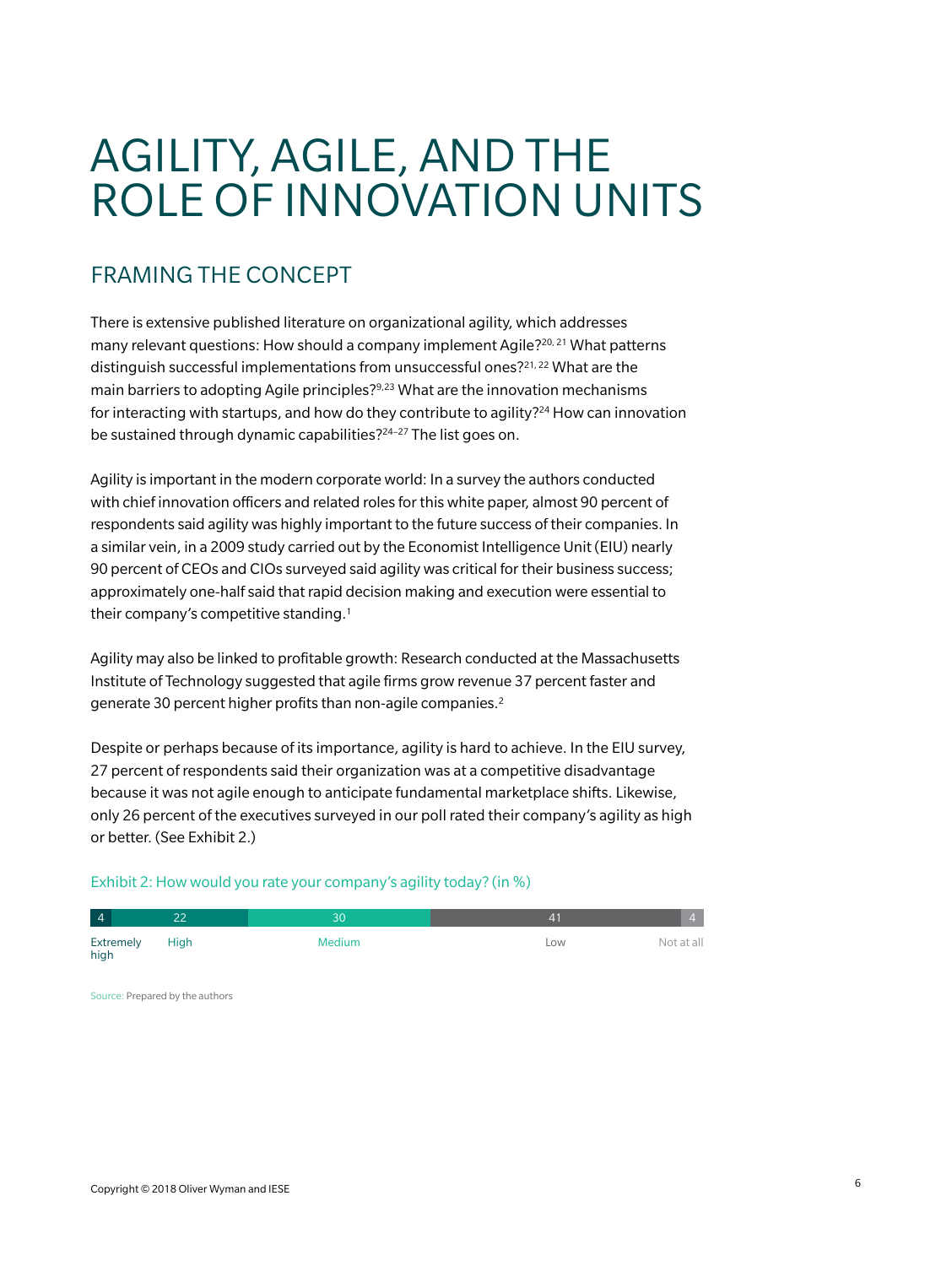## AGILITY IS IMPORTANT, AGILITY IS DIFFICULT BUT WHAT EXACTLY IS IT?

One definition of organizational agility is a company's capacity to be infinitely adaptable without having to make a radical change.<sup>28,29</sup> By that definition it includes the three organizational capabilities of **sensing** (sensitivity), **securing** (unity), and **shifting** (fluidity). 9,30

## **AGILITY**

**=**

## **SENSING + SECURING + SHIFTING**

**Sensing** (or sensitivity) is the ability to detect, identify, and assess the opportunities and challenges presented by the changing external environment. It supports informed decision making. In sectors where the pace of technological development is extremely rapid, or the impact of consumer and social factors is uncertain, it is clear the importance of effectively "sensing" the need to change (when) and the areas where adaptation or innovation is required (where).

**Securing** (or unity) refers to a company's effectiveness in mobilizing the required resources from various parts of the organization and externally in order to capture value from opportunities the company has identified. The larger the company, the more challenging this may be. While large organizations by their nature have extensive assets, they often find it challenging to support new initiatives while focusing on today's key issues. All too often, large companies either put restrictions on access to resources or dilute the impact of their change by starting up too many competing initiatives.

**Shifting** (or fluidity) is the term used to describe an organization's ability to transform itself internally to reflect the new requirements of the external environment. In this realm, agility translates to the ability to shift not just the company's resources but also its old way of working. Organizations with this sort of agility are the most receptive to change.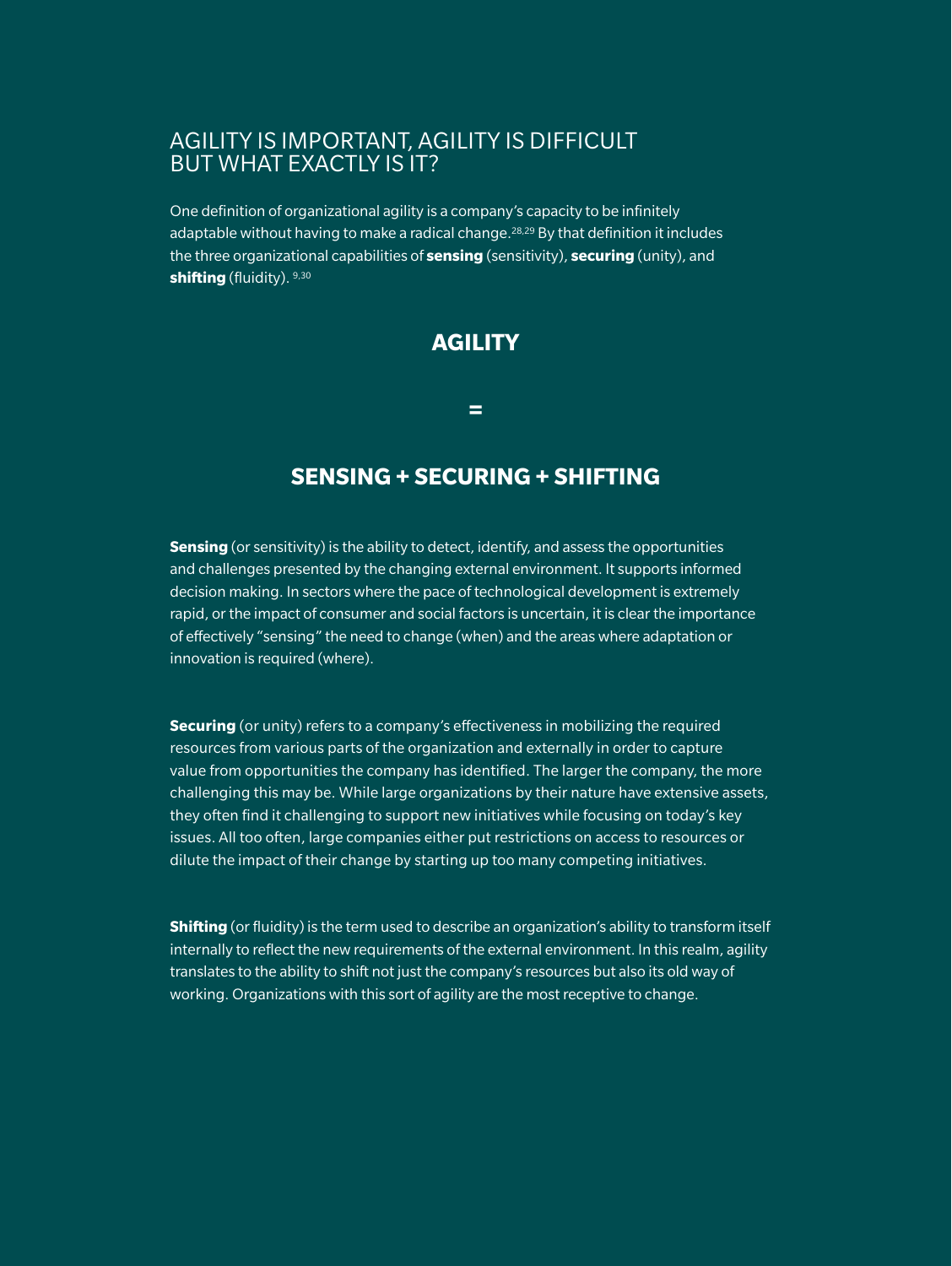## AGILITY IS NOT JUST AGILE

Companies seeking to increase agility as the desired "output" sometimes make the mistake of focusing solely on deploying Agile practices as their "input" to achieve it. Nonetheless, Agile and agility are not the same thing.

Agile is a way of working, built on the lean philosophy; an iterative approach to planning and guiding project processes, completed in small sections. In each typically two-week iteration the project, reviewed by the team and the business sponsor, gains insights, validates assumptions, and refines the outstanding backlog of work to be completed in the next iteration. This methodology originated in the software industry and was enshrined in the Agile Manifesto of 2001. Agile has been deployed extensively in a number of related software and project methodologies such as Scrum, Kanban, DSDM, and XP and, more recently, in broader ways of working and organizing non-IT teams, as seen in companies such as ING, Siemens, and Amazon.

Agile is effectively an input that can play an important part in creating organizational agility as the desired output, but the two are not interchangeable. Agile is an approach to running teams and projects that, if implemented successfully, helps improve the organizational agility of a particular area of the business. But it isn't the only thing that can increase agility. There are many other elements to that task, for example those centered on leadership, organizational governance, and decision-making processes – not to mention the role of innovation units, which is covered below.

Nevertheless, Agile stands out as an emerging practice for many companies, and it is well suited for use in innovation units. Half of respondents in our survey stated that between 76 and 100 percent of recent initiatives launched from their innovation units were built or developed using Agile principles. (See Exhibit 18.)

## AGILITY AND THE ROLE OF INNOVATION UNITS

At the risk of stating the obvious, a company that wants to increase agility has to do things differently. It is not enough to simply optimize existing practices. New technologies, competitors, and customer needs often demand materially different solutions, which call in turn for radically different ways of working. It is no surprise that innovation units are increasingly part of the answer to that challenge.

When a company is experiencing change (for example, in the market), adaptation is usually required (for example, in the offering), but the business-as-usual corporate mindset makes adaptation difficult. In this context, innovation units may help. In our survey for this white paper, we asked respondents to rate the importance of innovation units in achieving greater organizational agility. Seventy percent answered "high" or "extremely high". (See Exhibit 15.)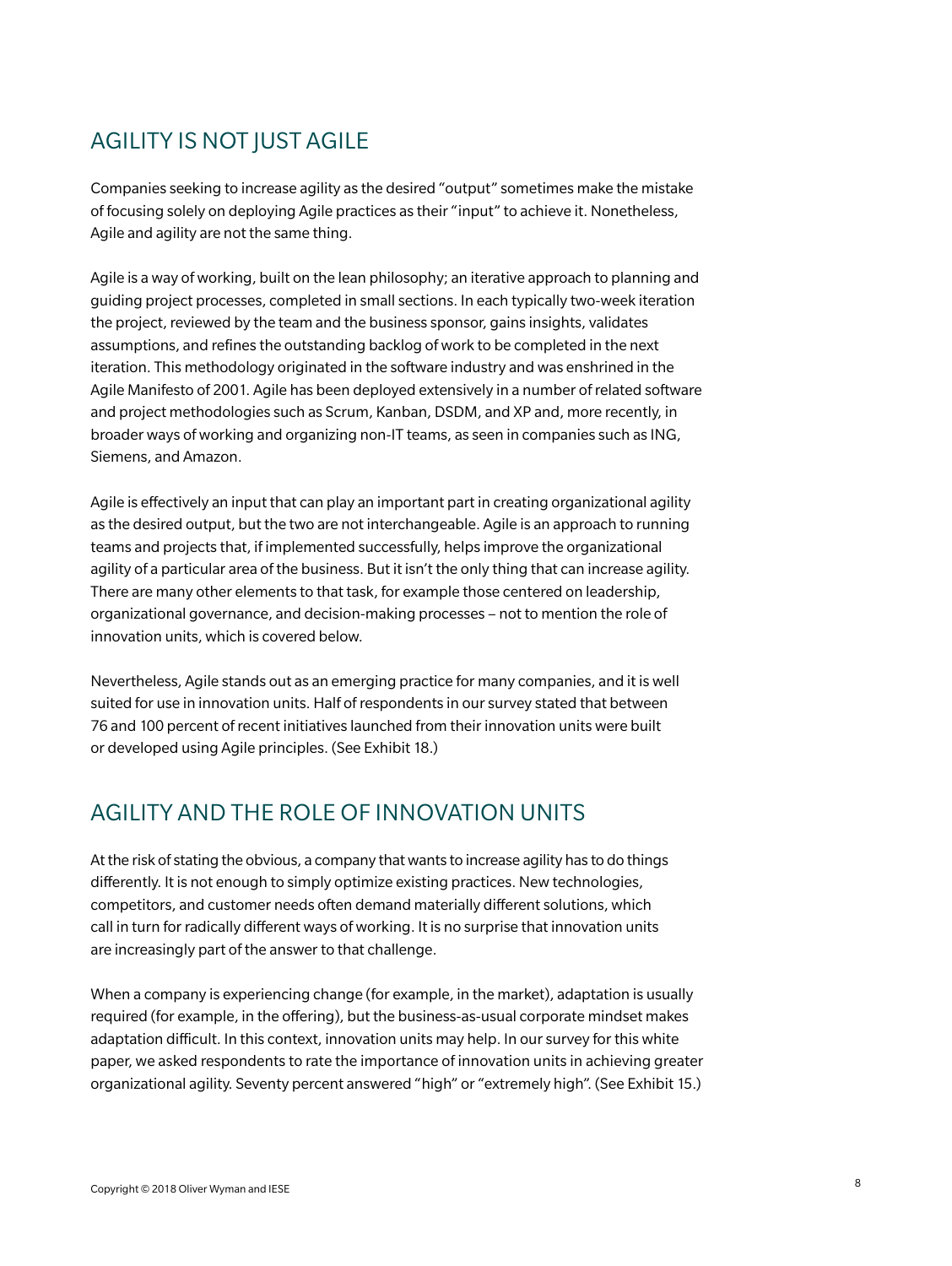Innovation units are designed to break out from today's business model and to explore new, competing ways of working – to create new business models that cannot otherwise be achieved in today's business. In situations where companies are facing more significant levels of change, dedicated innovation units may play a central role. Among the companies we polled, 96 percent have innovation units; 60 percent of them were created in the past five years. Moreover, 70 percent of those corporations are increasing their investment in innovation units. (See Exhibits 3, 12, and 14.)

### Exhibit 3: In terms of investment in innovation unit(s), are you currently increasing, decreasing or making no change? (in %)

| 70         |            |
|------------|------------|
| Increasing | Decreasing |
|            |            |

Source: Prepared by the authors

## WHAT SORT OF INNOVATION UNIT?

The term "innovation unit" is somewhat misleading, implying a single type of unit, when in fact innovation teams take many forms: scouting teams, incubators, accelerators, excubators, venture funds, and many others. Identifying the appropriate sort of innovation unit is an important part of the process of getting value from the investment they required and delivering greater agility as a result.

To determine which innovation model to use, organizations should consider a number of factors. Should a company's innovation unit focus on innovating from within the organization, or using external partners, or acquiring new businesses to inject the agility the company needs? Or is the optimal solution a combination of all three?

Determining whether to build, partner, or buy will require an understanding of the internal capabilities of the organization, the budget available, the timeline for the required change, and the stage of development of the business opportunity.

As Exhibit 4 illustrates, organizations have many available mechanisms for generating new initiatives, and not all of them are exclusive to particular capital or development cycle requirements. These units engage diverse participants on a long-term basis in collaboration for the purpose of creating, elaborating, and prototyping solutions to pre-identified systemic challenges.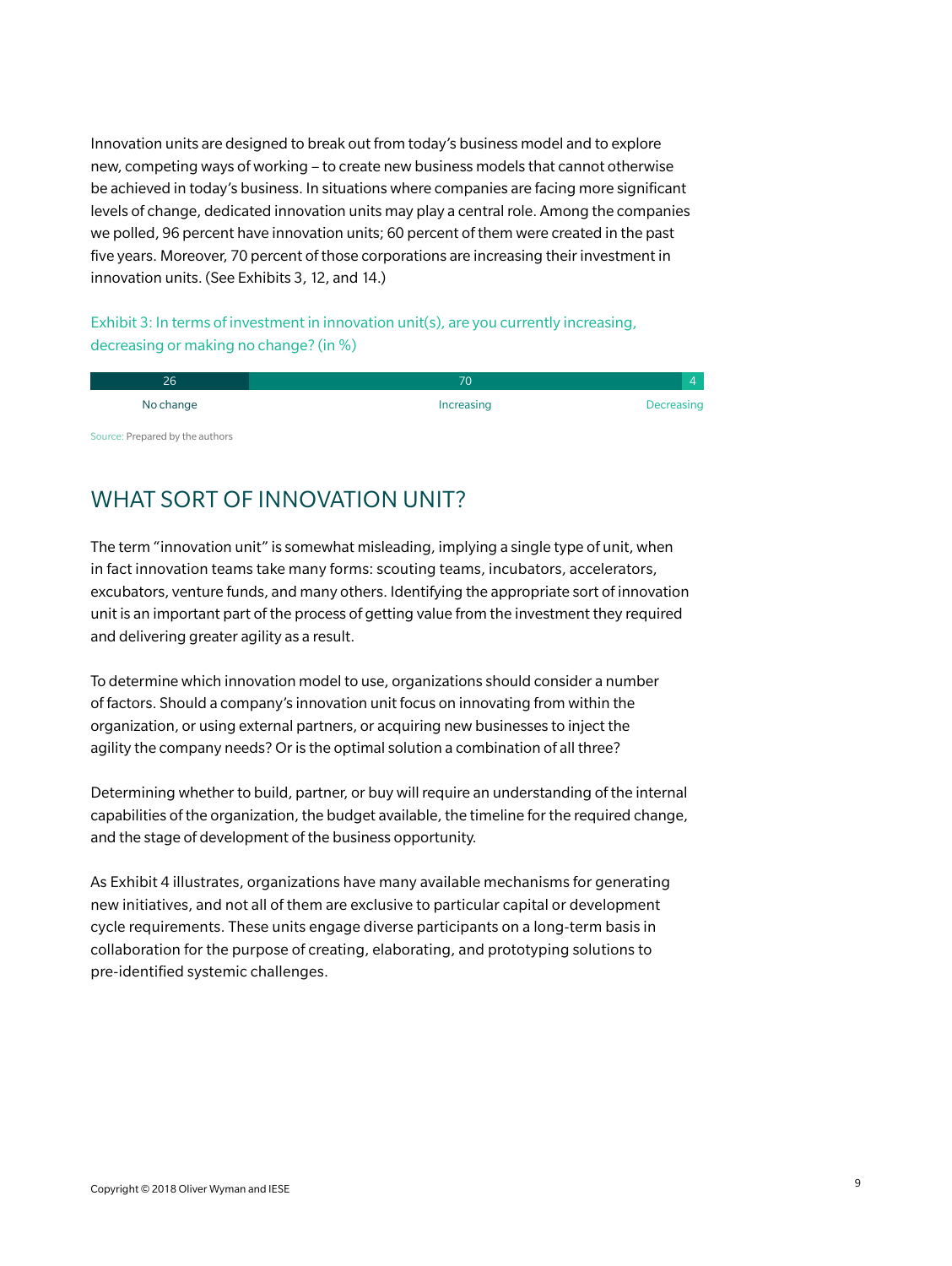In some firms, the boundaries of the innovation unit are limited to what they can do in-house; in other organizations those units cover all relevant relationships within the innovation ecosystem.

There is no single model. Finding the right combination requires analysis, extensive experimentation, and iteration – a process that benefits from a consciously managed approach to innovation.

Exhibit 4: Mechanisms used by innovation units classified by required capital, degree of integration, time to get results and stage of development of the idea



Note: Please, keep in mind that these mechanisms are not a sequencial process

Source: Adapted by the authors from Prats, J., Amigó, P., Ametller, X. & Batlle, A. Corporate Venturing: Achieving Profitable Growth Through Startups. IESE (2017), and Siota, J. Linked Innovation: Commercializing Discoveries at Research Centers. (Palgrave Macmillan, 2018). Please, note that this scheme is not exhaustive. However, it includes the most common tools. Additionally, some tools are embedded in these mechanisms. For instance, strategic partnership includes consultancy joint-venture, external licensing, and think tank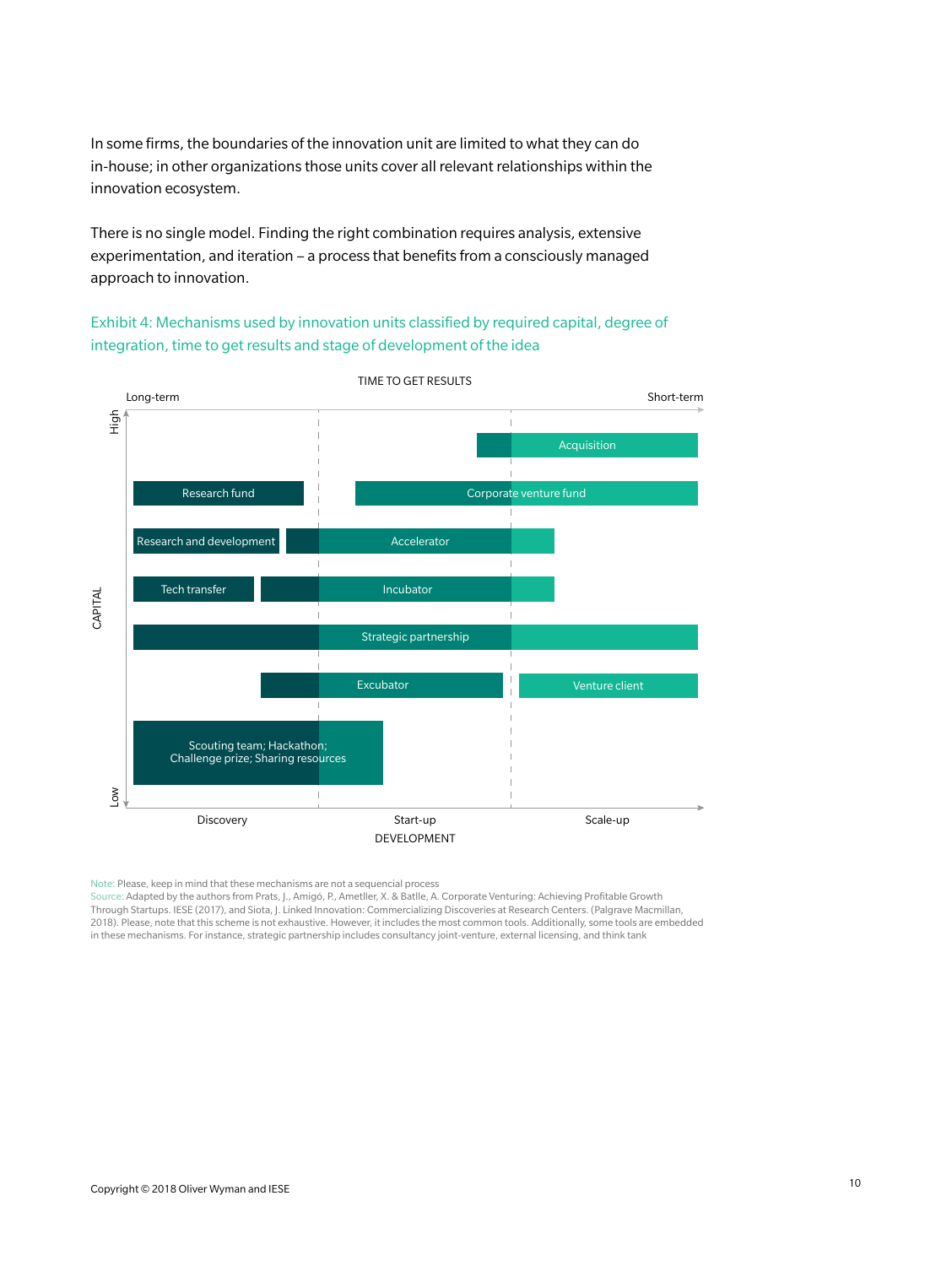# WHAT CAUSES INNOVATION UNITS TO FAIL OR SUCCEED?

## IDENTIFYING FACTORS INFLUENCING FAILURE AND SUCCESS

Companies sustain their long-term competitiveness through innovation.31 Organizational agility typically increases through innovation by enabling organizations to be adaptable without always having to make a radical change across the main business.<sup>28, 29</sup> Yet despite considerable investment, in recent years, for different reasons, some innovation units of renowned companies have closed, including Coca-Cola Founders, the New York Times R&D Ventures and Ogilvy Labs. 32, 3, 4

Or, in the words of a recent essay in the Harvard Business Review, "When a CEO announces a major initiative to foster innovation, mark your calendar. Three years later, many of these ambitious ventures will have quietly expired without an obituary." <sup>5</sup>

The companies that participated in our survey, 46 percent have launched between one and ten initiatives from their innovation units in the last year; 69 percent of the surveyed companies scaled fewer than 30 percent of those new ventures across the wider organization. Moreover, fewer than one-quarter of those units delivered a significant innovation that now accounts for more than ten percent of the annual revenues of the business. (See Exhibits 16, 17 and 20.) That 10 percent mark is sometimes seen as the threshold of materiality.<sup>33</sup> What causes so few companies to achieve it?

In our survey, 70 percent of interviewees said they encountered resistance from other parts of the organization, and almost 40 percent of them faced difficulty (or extreme difficulty) in introducing innovations into the main business. (See Exhibits 21 and 22.) According to them (see Exhibit 5), the top five reasons for failure to adopt new initiatives across the wider company were:

- 1. Survival mentality
- 2. Internal politics
- 3. "Island" situation
- 4. Lack of strategic fit
- 5. Lack of buy-in

**Survival mentality**, in this context, refers to the unwillingness of business units to adopt innovations because of risk-avoidance mindsets or the perceived risk of cannibalizing existing business.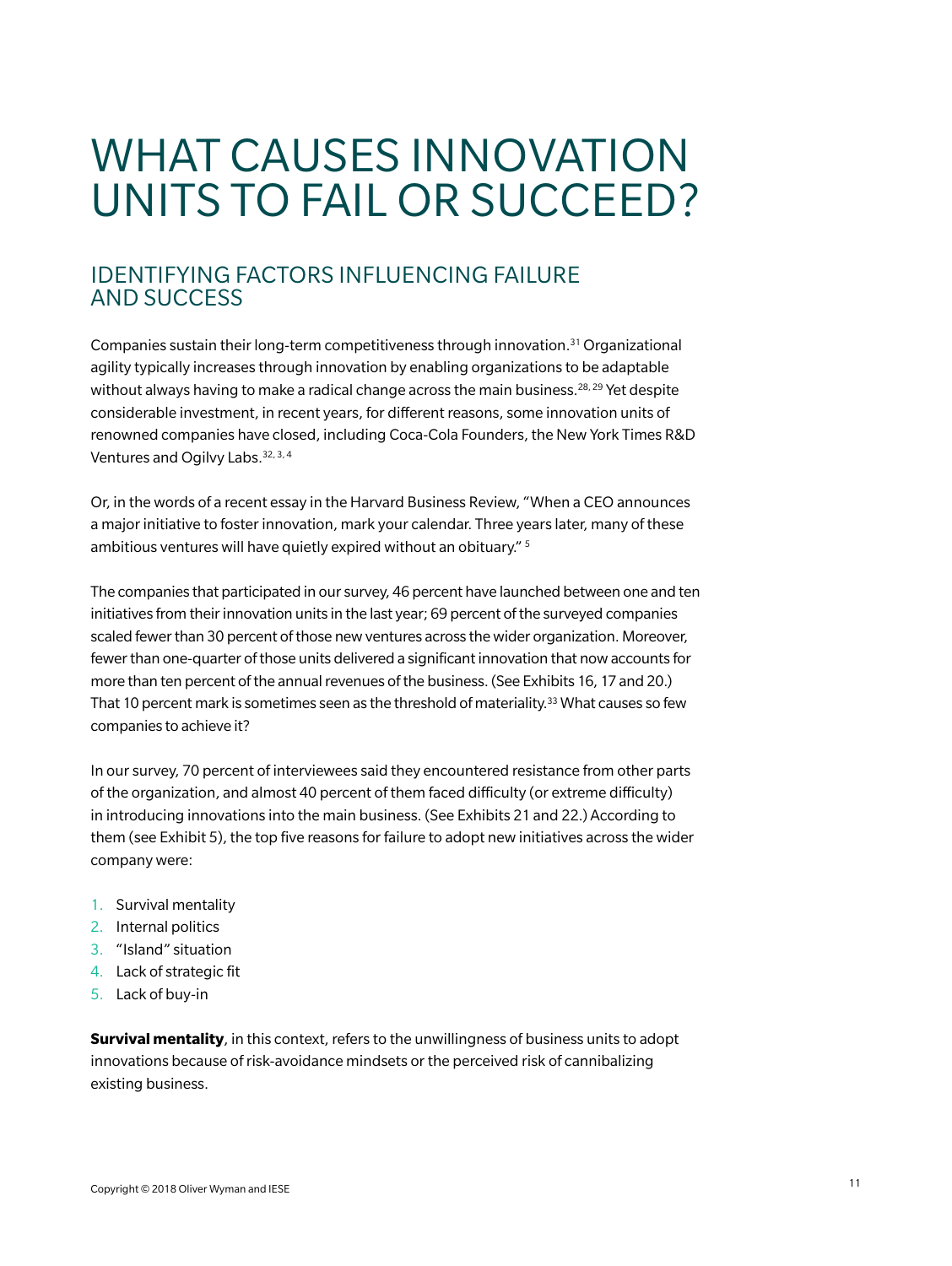**Internal politics** reflects situations where goals and priorities are misaligned across business units, in addition to bureaucratic barriers to innovation. Internal politics can lead to a diffusion of innovation effort and competing innovation units being set up within the same enterprise, stretching resources and diluting impact. It may also manifest itself in an unwillingness to rationalize the innovation portfolio to focus on a few mission-critical priorities, and instead sustaining "pet projects" for extended periods of time.

The **"island" situation** mentioned by respondents refers to information silos and the failure to share information between business units. When information – or any precious asset, such as key talent – is hoarded within a unit and kept away from others, the company as a whole can suffer. Together with internal politics, the island situation may explain why some innovations, while successful within the unit, do not achieve scale in the main business.

The fourth-most-frequent reason given for a failure to adopt new initiatives is a **lack of strategic fit** with the company's vision and mission. Over time, innovation units can grow out of touch with the main business and lose focus on the company's vision and mission. When this happens – and it is especially likely when innovation units are located in a different city or country than the management team – the innovation team can come to define its purpose in ways incompatible with that of the main business.

Lastly, the fifth-most-common reason for failure is the **lack of buy-in and involvement of the main business's leadership team**, either because they were never properly engaged or because their attention is spread too thin over too many initiatives.

Our respondents also ranked the top reasons innovation units succeed in having their initiatives adopted across the wider company:

- 1. Buy-in of the top management
- 2. Connectivity among business units
- 3. Strategic fit with the company's vision and mission
- 4. Validated assumptions
- 5. Customers' involvement from the beginning

Engaging the leadership team of the main business in the innovation process, and securing an internal sponsor with influence within the organization, is the most important factor behind an innovation unit's success, according to our respondents.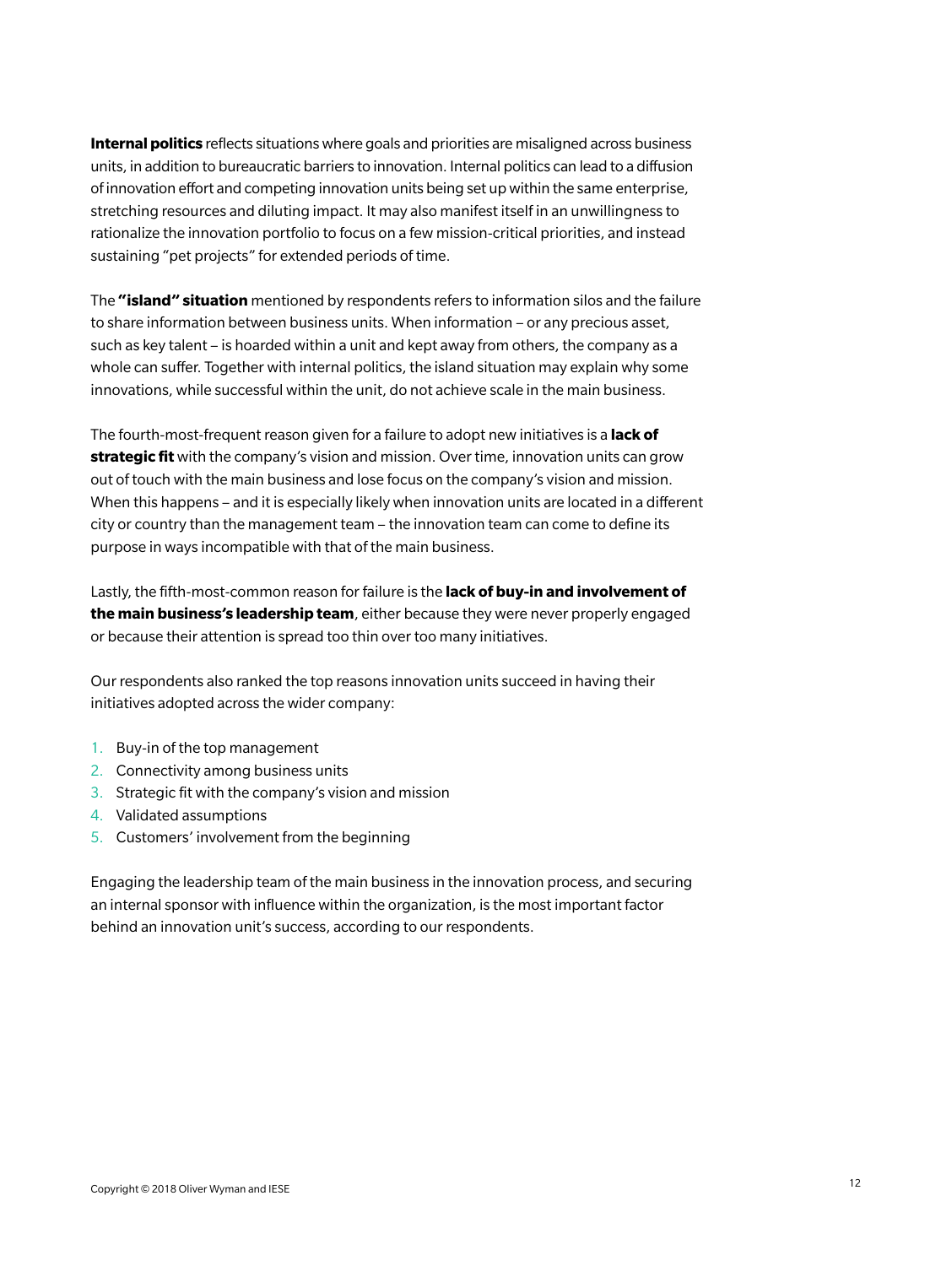The connectivity of the person launching a new initiative across the other business units, and his or her ability to communicate properly with them, was ranked as the second-most-relevant factor, underlining the importance of linking the innovation unit to the main organization.

Strategic fit with the vision and mission of the organization plays a crucial role, as do the presence of validated assumptions concerning the feasibility of the initiative, the credibility of the initiative's leader, and the availability of required funding. The fifth success factor is involving customers from the beginning of the innovation process.

These five items, in addition to the majority of the other success factors, have a common pattern: They can be improved by adopting the principles of the Agile philosophy.

## Exhibit 5: What do you believe are the top three reasons innovation units fail in getting adopted their initiatives in the wider company?



Source: Prepared by the authors. Note that the answers were categorized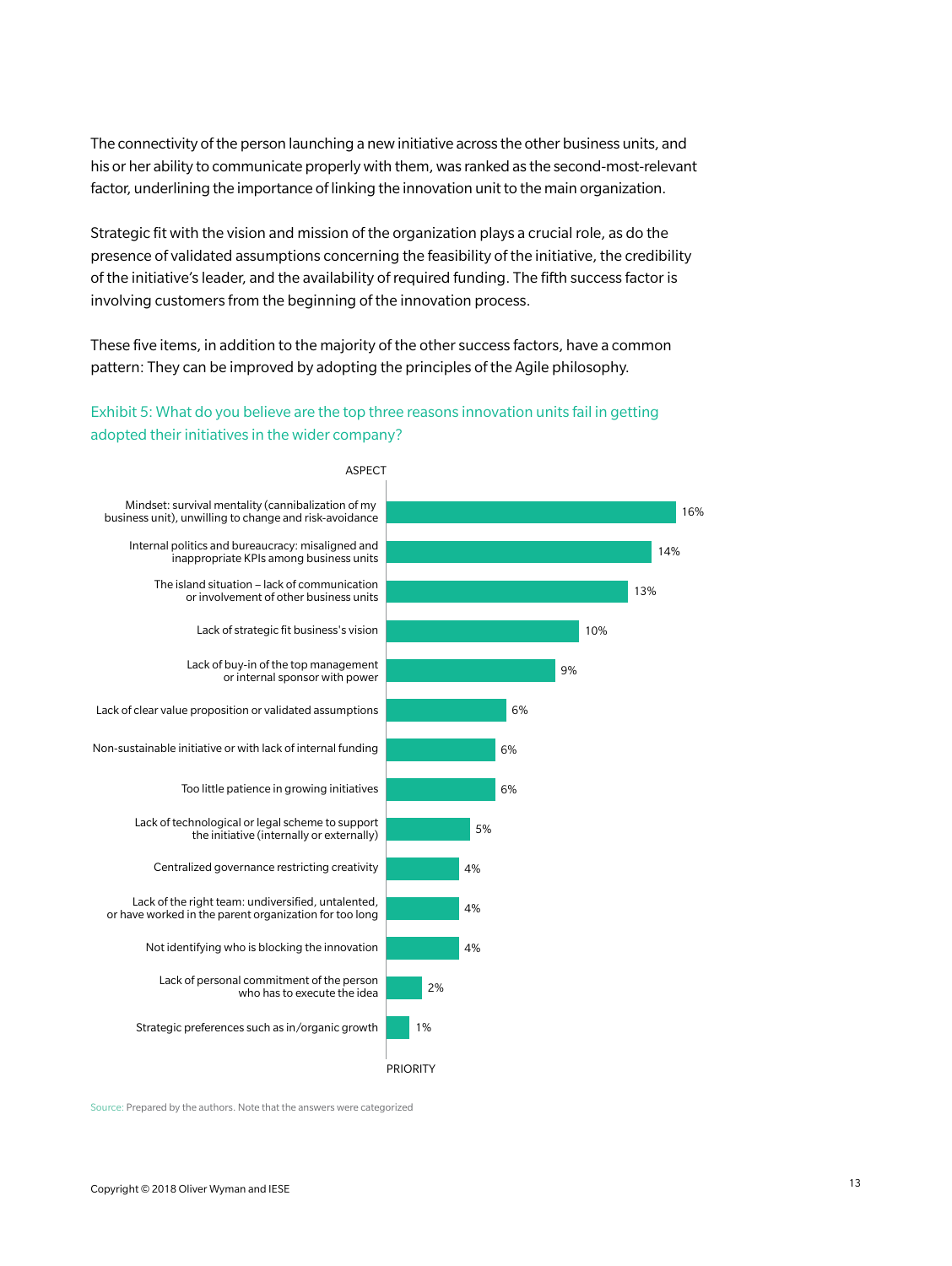Exhibit 6 gives a sense of the capabilities required to be agile on both the individual and corporate level. It takes the success factors we gathered in interviews and groups them under the headings of sensing, securing, and shifting – the primary capabilities required for agility. (We also verified that they were consistent with the literature of the field).<sup>17, 23, 34</sup>

|                                                                                                                                                                                                     | <b>SENSING</b>                                                                                              | <b>SECURING</b>                                                                                                                                                                                                                | <b>SHIFTING</b>                                                                                                                                                                       |
|-----------------------------------------------------------------------------------------------------------------------------------------------------------------------------------------------------|-------------------------------------------------------------------------------------------------------------|--------------------------------------------------------------------------------------------------------------------------------------------------------------------------------------------------------------------------------|---------------------------------------------------------------------------------------------------------------------------------------------------------------------------------------|
| <b>COMPANY LEVEL</b><br><b>Startup ethos</b><br>Responsive<br>$\bullet$<br>to environment<br>Dedicated time<br>$\bullet$<br>and talent<br>Connected to internal<br>$\bullet$<br>and external radars |                                                                                                             | <b>Purposeful</b><br>experimentation<br>Bias to action and<br>٠<br>willingness to re-<br>deploy resources<br>Separation of the<br>٠<br>strategy from<br>the structure<br>Freedom to test, learn,<br>٠<br>and develop new ideas | <b>Dynamic organization</b><br>Flatter, faster,<br>$\bullet$<br>simpler structures<br>Diverse, cross-trained,<br>and functional teams<br>Modular processes and<br>change architecture |
| <b>INDIVIDUAL LEVEL</b>                                                                                                                                                                             | <b>Explorer behavior</b><br>Customer focused<br>Hunger to learn: inside<br>and outside<br>Knowledge sharing | <b>Leadership agility</b><br>Delegated authorities:<br>٠<br>bold decisions fast<br>Execution not delayed<br>٠<br>by politics<br>Bureaucracy aversion<br>٠                                                                      | <b>Entrepreneurial mindset</b><br>Clear vision and mission<br>Ownership mentality<br>Working as a teammate                                                                            |

#### Exhibit 6: Characteristics of the dynamic capabilities of an agile corporation

Source: Prepared by the authors

In this context, it is easy to see why so many corporations have invested heavily in innovation units as part of the solution to the agility challenge. In Agile projects developed within innovation units, the cross-functional, real-time nature of the work and feedback helps ensure close strategic alignment and ownership by the main business. The fact that Agile projects require cross-functional resources and sponsors helps align the efforts of the organization and reduces the likelihood of competing innovation efforts being set up, thereby diluting the overall impact.

In summary, innovation units using Agile methods can increase cross-functional working, reduce the risk of dispersion of innovation effort across the enterprise, and increase the likelihood of individual innovations being adopted across the wider organization.

Still, 12 percent of the surveyed respondents in this study think that their company has a low probability of achieving the necessary transformation to be more agile. (See Exhibit 11.) What are the best practices to improve the organizational agility of the company necessary to optimize the innovation process?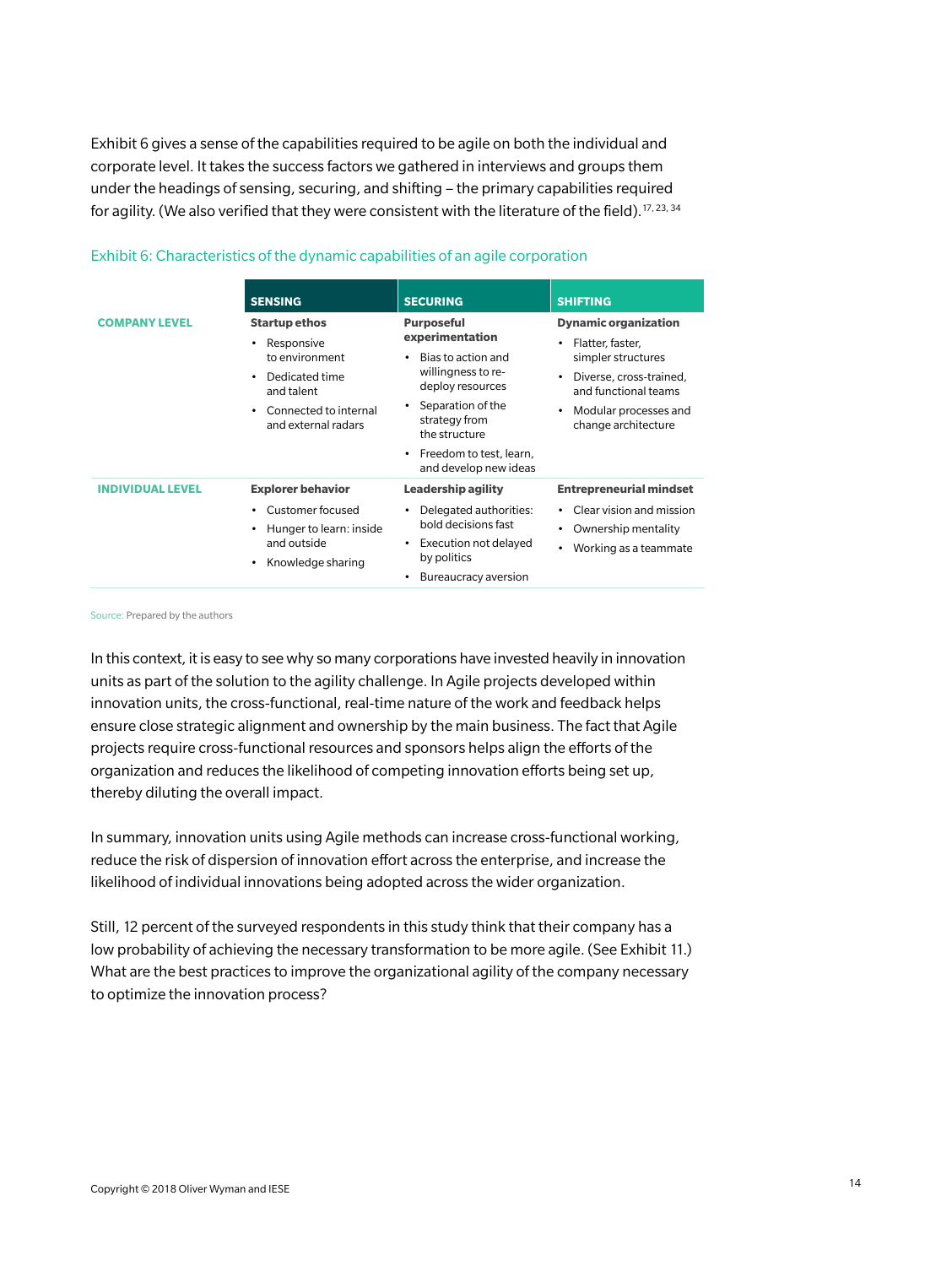## INCREASING THE ADOPTION OF INITIATIVES

## ESTABLISHING THE WIDER ORGANIZATIONAL CONTEXT

In our research, we identified six action-oriented principles to help organizations establish the optimal, internal environment for successful innovation at both company and individual level.

**Adopt a start-up ethos**. This topic has been well covered in research terms and for good reason with books such as *The Lean Start-up* by Eric Ries being widely read. By adopting a start-up ethos, corporations cultivate responsiveness to the changing environment, both internally and externally through adopting more of a start-up mentality that constantly scans the external market and customer input. As the president of Toyota said in 2017 "Today, we are faced with a number of new rivals. We share with them the start-up mindset…"35

In a similar vein, the start-up ethos is typically characterized by leveraging networks, internal and external, rather than trying to do everything in-house. Some large corporations, such as Google, are using innovation maps to identify opportunities within their organizations, including market opportunities as well as innovation initiatives that each employee is working on. This information is updated using the company's own technology.6 Pharmaceutical giant Merck's World Wide Licensing and Knowledge Management group includes a scouting team to simplify interactions with start-ups.<sup>6</sup> These types of innovation units usually create stakeholder maps to understand the internal ecosystem of their organizations.

**Experiment with purpose**. Be willing to take a decision and redeploy resources from business-as-usual to experiment with new innovations currently at the "edge" of the business. Do not allow resources to become firmly embedded in organizational silos or tied to outdated components of the strategy; increase fluidity of resources and experiment. Make decisions, secure resources and start small with experiments in innovation units before trying to scale across the company.

The lean mentality – a philosophy that helps to maximize learning speed and minimize testing costs – is often a starting point for agility and successful innovation. Many organizations, such as Nike, have considerable experience with lean, and that experience can be drawn on to drive speed, reduce waste, and support innovation. With quick, costand time-effective experimentation, corporations reduce the risk of losing their window of opportunity for new initiatives and provide a platform to develop their agile mindsets and behaviors.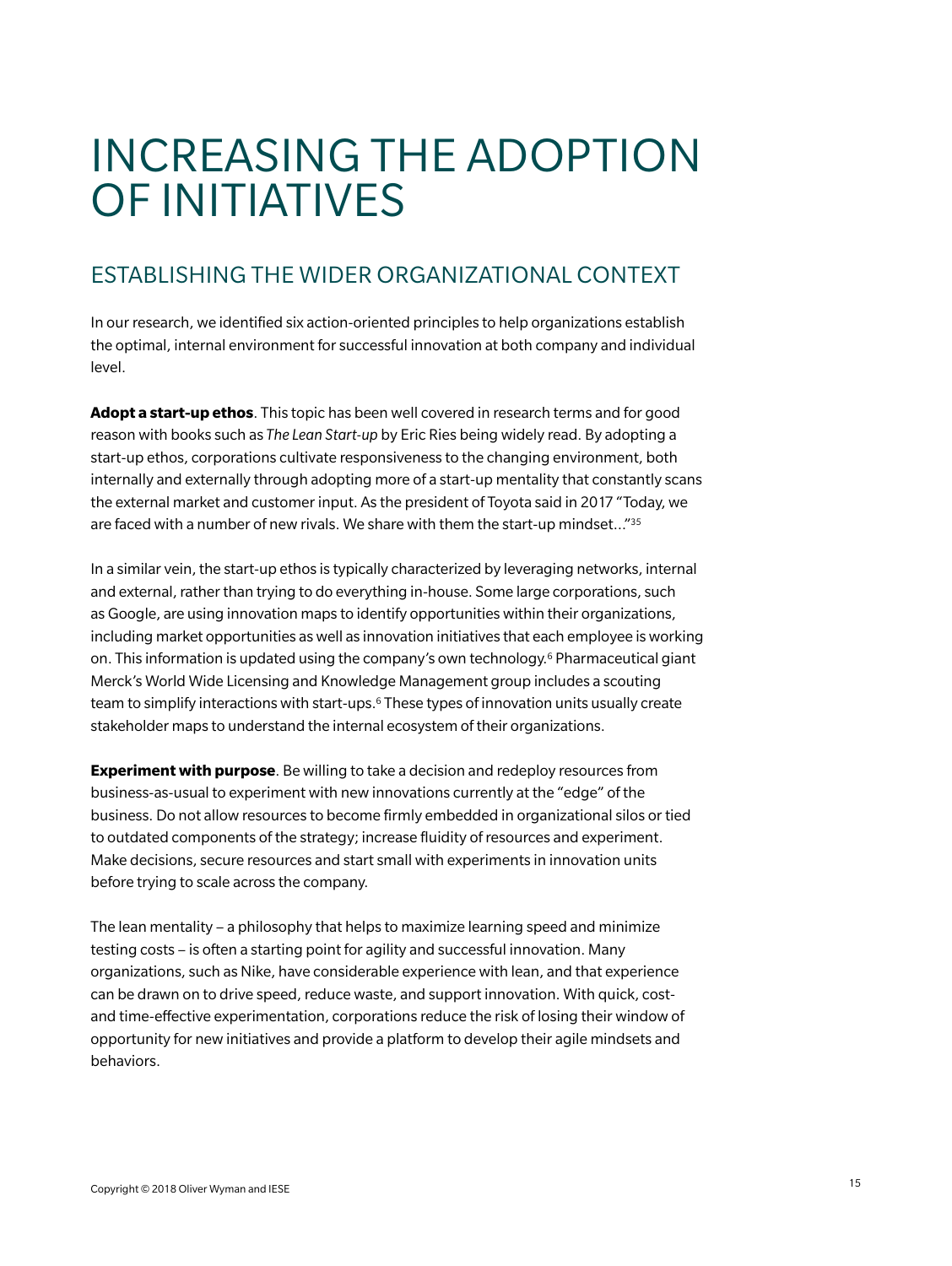Linked to this is the importance of "Design Thinking," a critical component of successful experimentation covered in our previous article.<sup>36</sup>

It is helpful to separate the design-of-the-future strategy from the current organizational structure or processes, avoiding barriers to experimentation. For instance, in interviews, we found that some companies unpack core businesses into smaller market-facing units or projects to increase the speed of testing.

**Adopt a flexible organizational structure**. Review the governance and risk-management model to enable innovation units to scale up what has proven to work in experiments by encouraging people to move at speed, make decisions, and take controlled risks. Companies such as Amazon have shown the benefit of adopting differential governance, which they call "one-way doors" and "two-way doors." The former reflects the "full" governance for decisions that cannot be reversed, and the latter the more rapid and agile approach required for most decisions.

Facilitate speed and dynamism by reducing the number of management layers between the CEO and the front line by reducing matrices and multiple reporting lines, and increasing personal and team accountabilities.

Establish greater diversity and agility in the business-as-usual teams and in the skills and capabilities of individuals. As the experience of organizations such as ING shows, it is possible to create the conditions for greater speed and innovation by changing the composition of your core teams and increasing the use of cross-functional units with different skill sets. Use Agile principles to inform your teams' size, composition, skill mix, diversity, and ways of working. This approach consciously cross-trains individuals in new skills outside their silos and changes team structures in light of changing market conditions.

Move from fixed processes to modular processes, optimizing core procedures. For instance, build agile networks of internal teams and third parties to respond to changing external conditions. Review the practices of your internal IT department to consider how Agile principles can be more broadly adopted. And check your procurement and onboarding processes to ensure that you can work with a 30-person specialist tech firm, and not just a 30,000-person global leviathan.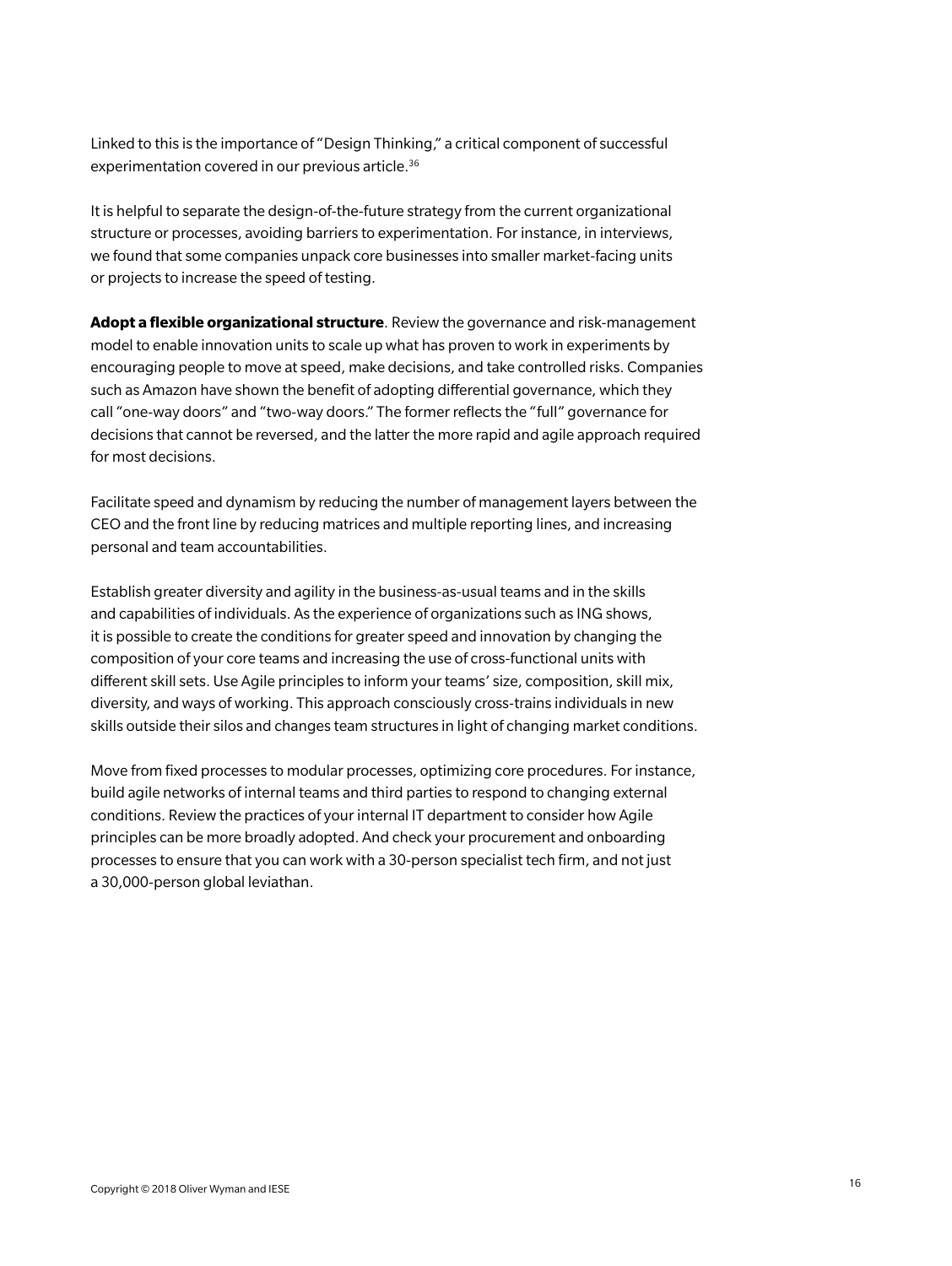**Encourage explorer mindsets and behaviors**. Put clients at the center and using design thinking deeply immerse yourself in their world. Use iterative experimentation to validate your assumptions about what clients prefer (mapping their desires), and apply what you learn to your innovation process. Innovation units in banks such as JPMorgan Chase's Technology Hub or BNP Paribas's Innovation Center are already applying client-centric methodologies such as design thinking and Agile principles in their initiatives.<sup>6</sup> Similarly organizations such as Hasbro place great emphasis on developing new ways to "sense" changes in the external market such as social listening and digital listening.37

Foster knowledge-sharing processes within the institution and break down information silos. For example, encourage employees across all levels of the organization to develop their networks and share information about what is happening both internally and externally, through crowd-sourcing or networks of external experts. Because initiatives like this require time and talent, it is important to give them adequate resources – and not to cut their budget at the slightest sign of financial pressure. You can structure your investments across different time horizons and stages of innovation from discovery to scale-up.

**Empower and encourage leadership agility**. Ensure that decision makers at all levels are able to make bold, quick decisions (either by themselves or through delegation), avoiding delays because of individual uncertainty or win-lose internal politics.

Develop and communicate the leadership mindsets and behaviors you want to see in leadership of all levels, and create the right roles and select the right people to achieve that.

Barriers to change may include resistance of individual leaders, conflicting departmental goals and priorities, a culture of risk aversion, and silo-based information. Therefore, it is important to foster leadership development and mobility among different roles, in addition to designing cross-functional teams.

Give leaders time and space to practice and embed the new mindsets and behaviors you want to see in your organization – something that can be achieved by seconding your very best talent to work on your experiments in your innovation units, which has the added benefit of addressing some of the causes of failure listed earlier.

Competitive advantage goes to companies that can overcome their embedded cultures of bureaucracy and long deliberative processes to engage the wider workforce on action rather than theory. To navigate the bureaucratic environment, it may help to map the main stakeholders and influencers of your organization and develop a clear near-term mission that supports a bias to action and focuses disparate groups on a common goal.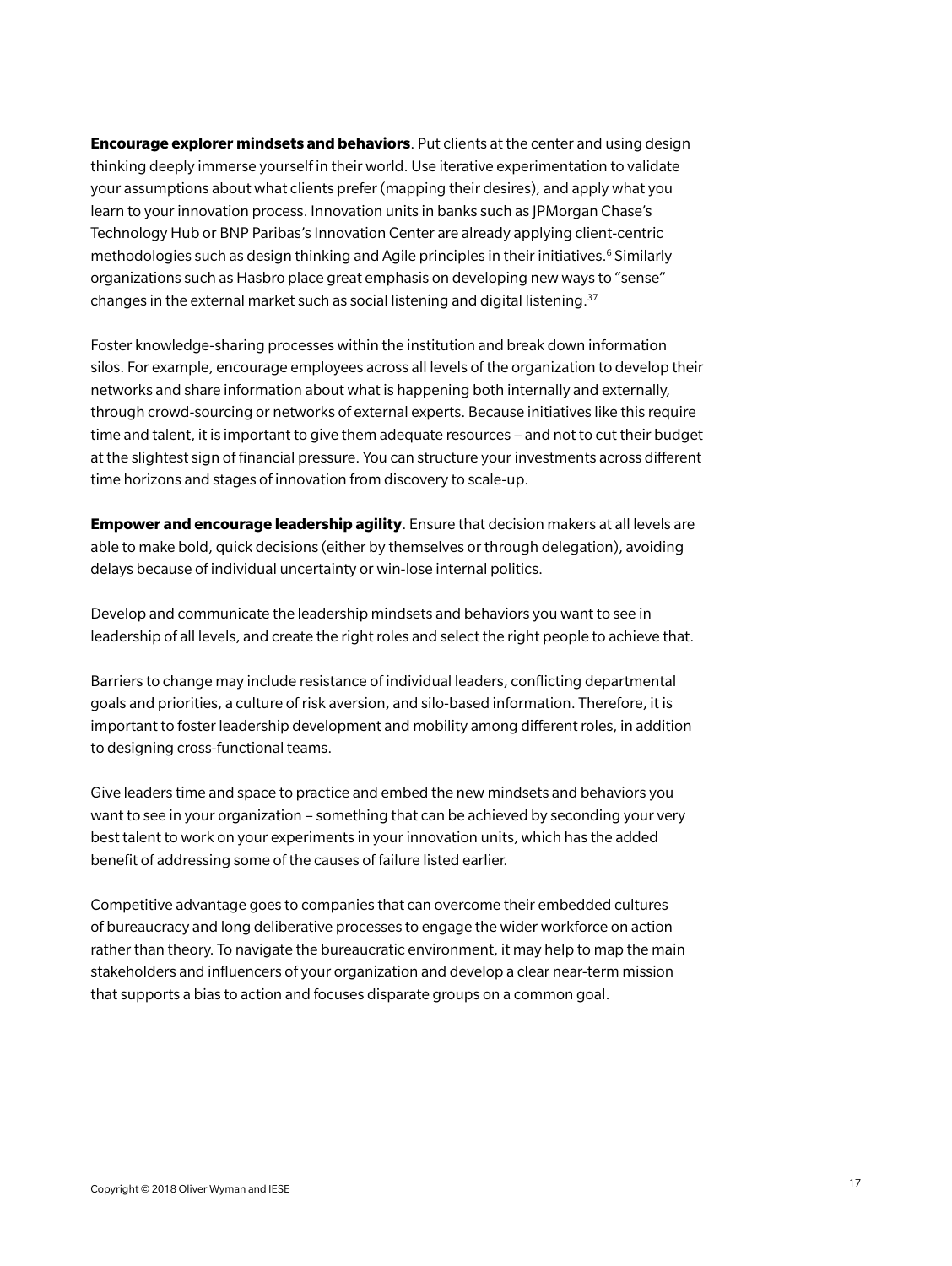**Develop an entrepreneurial mindset**. Like successful start-up founders, ensure you have a clear purpose to guide and inspire the organization to take action. Evolve, adapt and innovate at speed to challenge the status quo and deliver on this purpose. Hewlett-Packard, for example, was leveraging a core purpose when it transformed from an engineering company that created electrical products to a manufacturer of personal computers. Use a compelling purpose and associated core principles to act as your touchstone rather than rules and policies. Leverage this approach to accelerate decision making and experimentation, and overcome internal silos within the organization.

Identify the common key performance indicators (KPI) that can be part of your narrative on agility and experiment. Make it easier to align interests and create win-win opportunities by sharing these KPIs in real-time – ensure the language and progress of the organization is common to the CEO.

## CAN ELEPHANTS LEARN TO DANCE?

Organizations know they need agility, but they often struggle to achieve it. Within this context, innovation units have emerged as an important part of the solution – but with inconsistent results. Despite best intentions, companies can find that their efforts to change blocked by internal barriers such as a survival mentality, internal politics, the "island" situation, and a lack of strategic fit or of buy-in from the top management.

Although the majority of companies in our survey undertook several initiatives to improve agility over the previous three years, more than one-third failed to deliver the desired benefits. They have become "elephants that are trying to learn how to dance."38

Companies can perceive adaptability as something that gets in the way of the kind of long-term commitments that deliver sustainable differentiation. Finding the right balance – one that builds on today's strengths while incorporating the new capabilities that come with agility and flexibility – is essential.

To succeed in this endeavor and improve the adoption of inventions in the wider organization, corporations have to develop the ability – at the company and individual level – to sense market opportunities, quickly secure the right resources, and shift the organization to meet the needs of its ecosystem.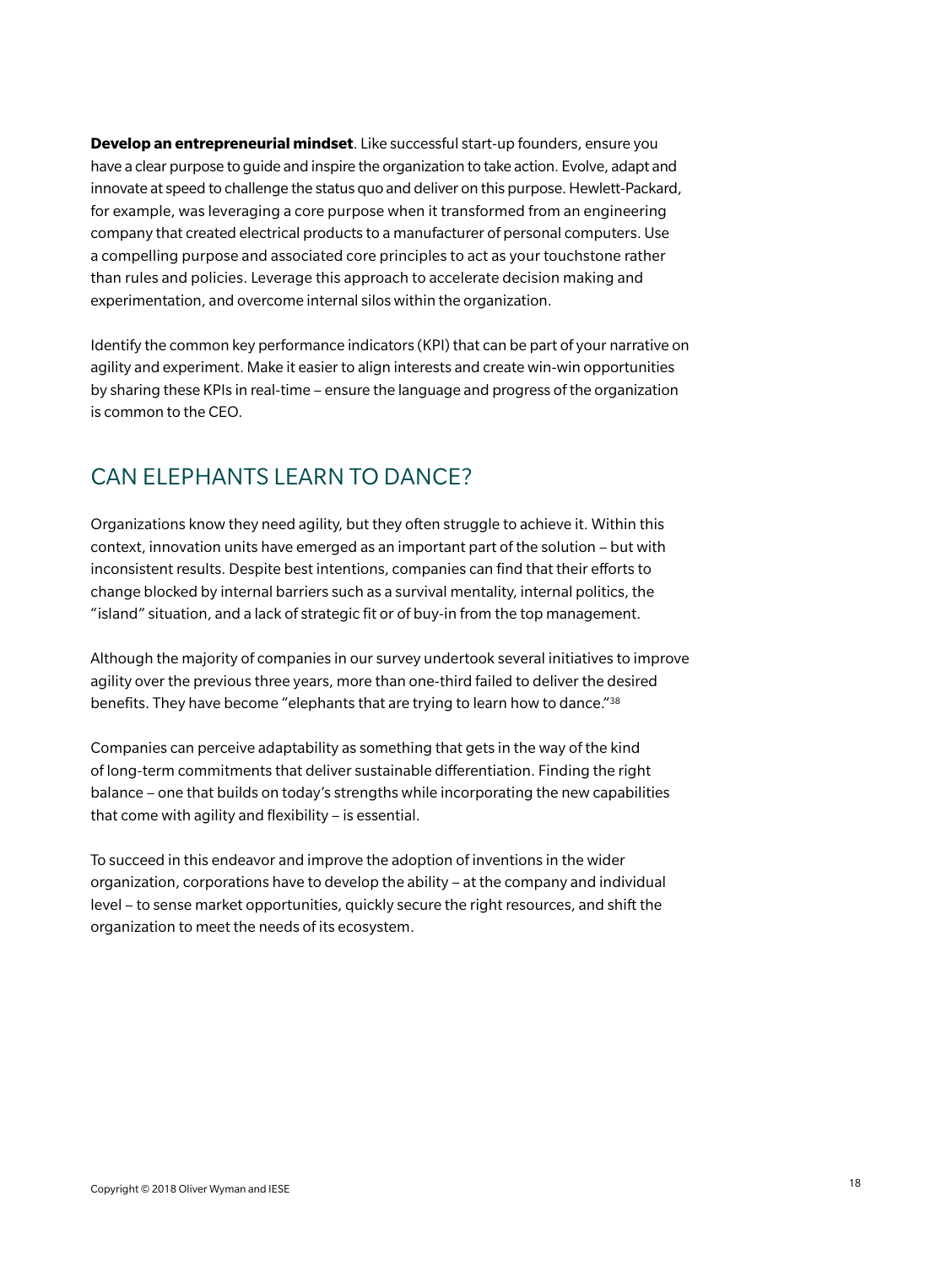# APPENDIX

## METHOD

In this study, we have applied a variety of techniques in coming to an approximate answer to the question: Why do large corporations often struggle to adopt the inventions created by their innovation units and how can they improve success rates in a rapidly changing environment?

Our initial literature review on the topic was complemented by the results of a survey, including both closed- and open-ended questions, of executives at 29 large companies in 11 industries in 4 countries. These executives know and understand the innovation practices applied in their organizations.

A few of the surveyed companies were analyzed in more detail by gathering publicly available data about the companies and their initiatives related to organizational agility, dynamic capabilities, and innovation.

Our respondents were selected as a representative sample of industry. But we acknowledge that a larger, wider sample could increase our understanding of the phenomena we discuss.

Further research would be welcome in forthcoming white papers to provide an answer to the following questions. How much does the entrepreneurial mindset among the employees of a corporation affect the growth of its EBITDA? What are the suggested KPIs to maximize the adoption of innovations and the long-term financial performance of a corporation? How can agility be specifically applied in highly regulated industries? What are the differences between good and great agile performers at a leadership and individual level?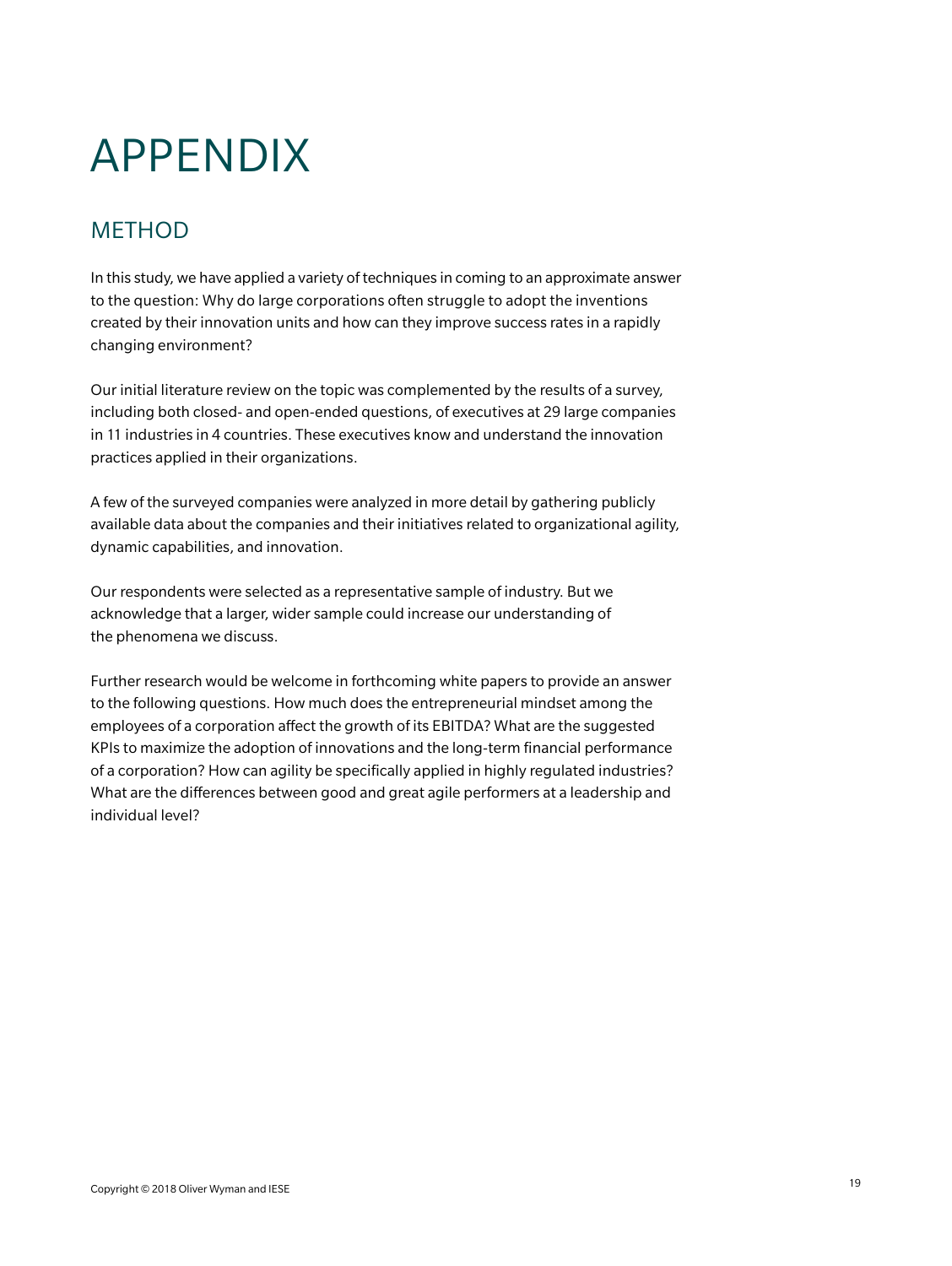## ADDITIONAL CONCEPTS

#### Exhibit 7: Relationship among systems thinking, lean, agile and scrum

|  | Systems thinking |  |  |
|--|------------------|--|--|
|  | Lean             |  |  |
|  | Agile            |  |  |
|  | Scrum            |  |  |

Source: Prepared by the authors

## ADDITIONAL ANSWERS OF THE SURVEY1

## **The organizational agility of the company (%)**

#### Exhibit 8: How important do you believe agility is to your company's future success?

| 63             | 26   |        |
|----------------|------|--------|
| Extremely high | High | Medium |

Note that there were zero percent of answers with "Low" or "Not at all."

#### Exhibit 9: Do you believe your competitors are having greater agility than your company?

| <b>- -</b> |      | 45  |
|------------|------|-----|
| Some       | None | Few |

Note that there were zero percent of answers with "Many."

#### Exhibit 10: Do you believe your company will need to be more agile in the future to be successful?

| 96  |     |
|-----|-----|
| Yes | NO. |

<sup>1</sup> Prepared by the authors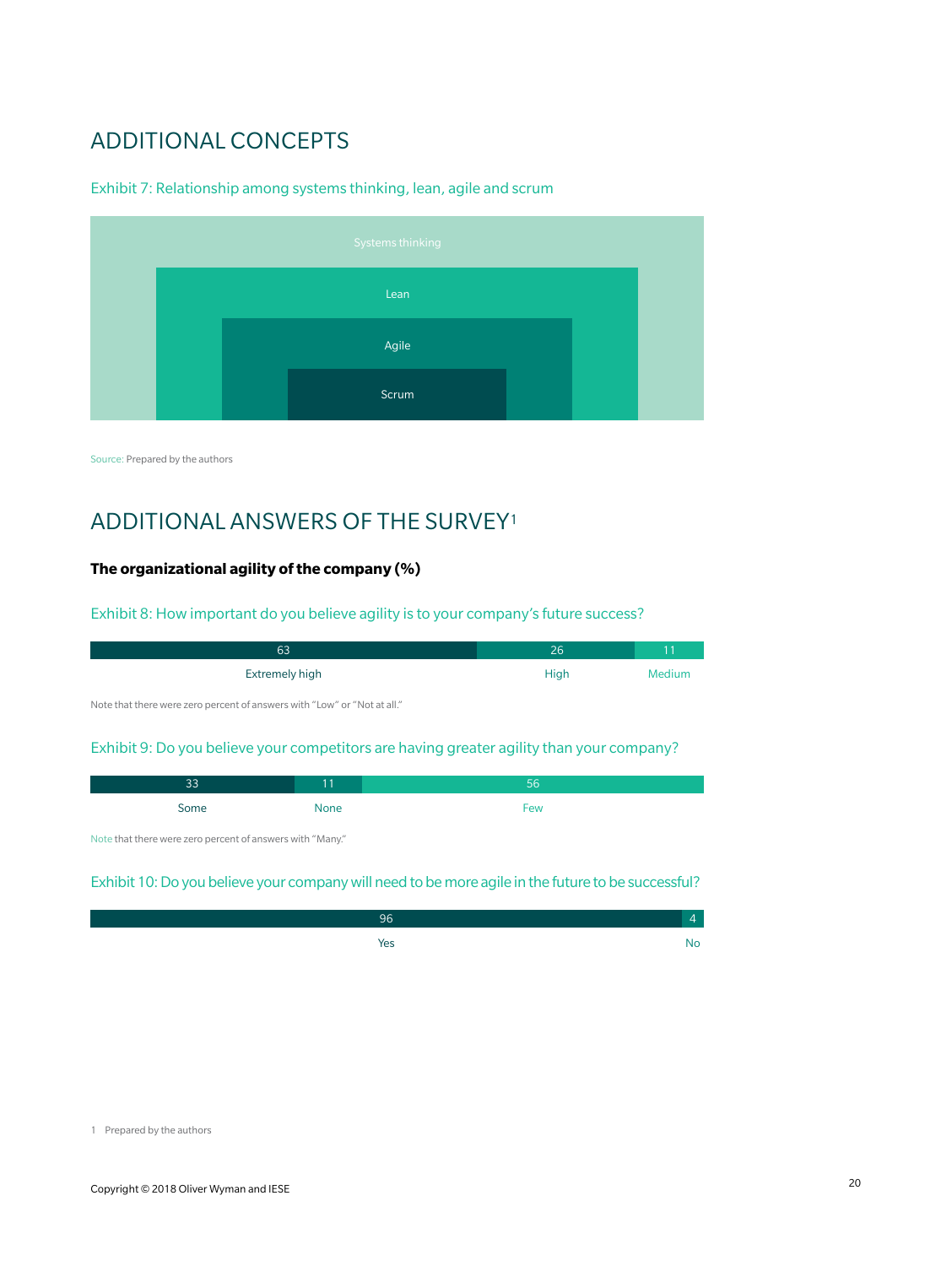## Exhibit 11: If Yes, how likely do you believe your company will be able to achieve the necessary change?

| 31                                                                                                                                 | 58     |     |
|------------------------------------------------------------------------------------------------------------------------------------|--------|-----|
| High                                                                                                                               | Medium | Low |
| the contract of the contract of the contract of the contract of the contract of<br>the contract of the contract of the contract of |        |     |

Note that there were zero percent of answers with "Unlikely."

## **Innovation units and their relationship to organizational agility (%)**

#### Exhibit 12: Do you have an innovation unit or similar?

| ٦ŕ  |  |
|-----|--|
| res |  |

#### Exhibit 13: Do you have more than one innovation unit? If so, how many?

#### Exhibit 14: When was your first lab established?

| 16   | י הי<br>ومتعارض | 60        |
|------|-----------------|-----------|
| 2004 | 2004            | 2017-2012 |

### Exhibit 15: How critical do you believe your innovation unit is to the overall organization in achieving greater agility?

| 26             |      | l 5    | l5         |
|----------------|------|--------|------------|
| Extremely high | High | Medium | Not at all |

Note that there were zero percent of answers with "Low."

#### **Innovation units: adoption rates (%)**

#### Exhibit 16: How many initiatives have been launched from the unit in the last year?

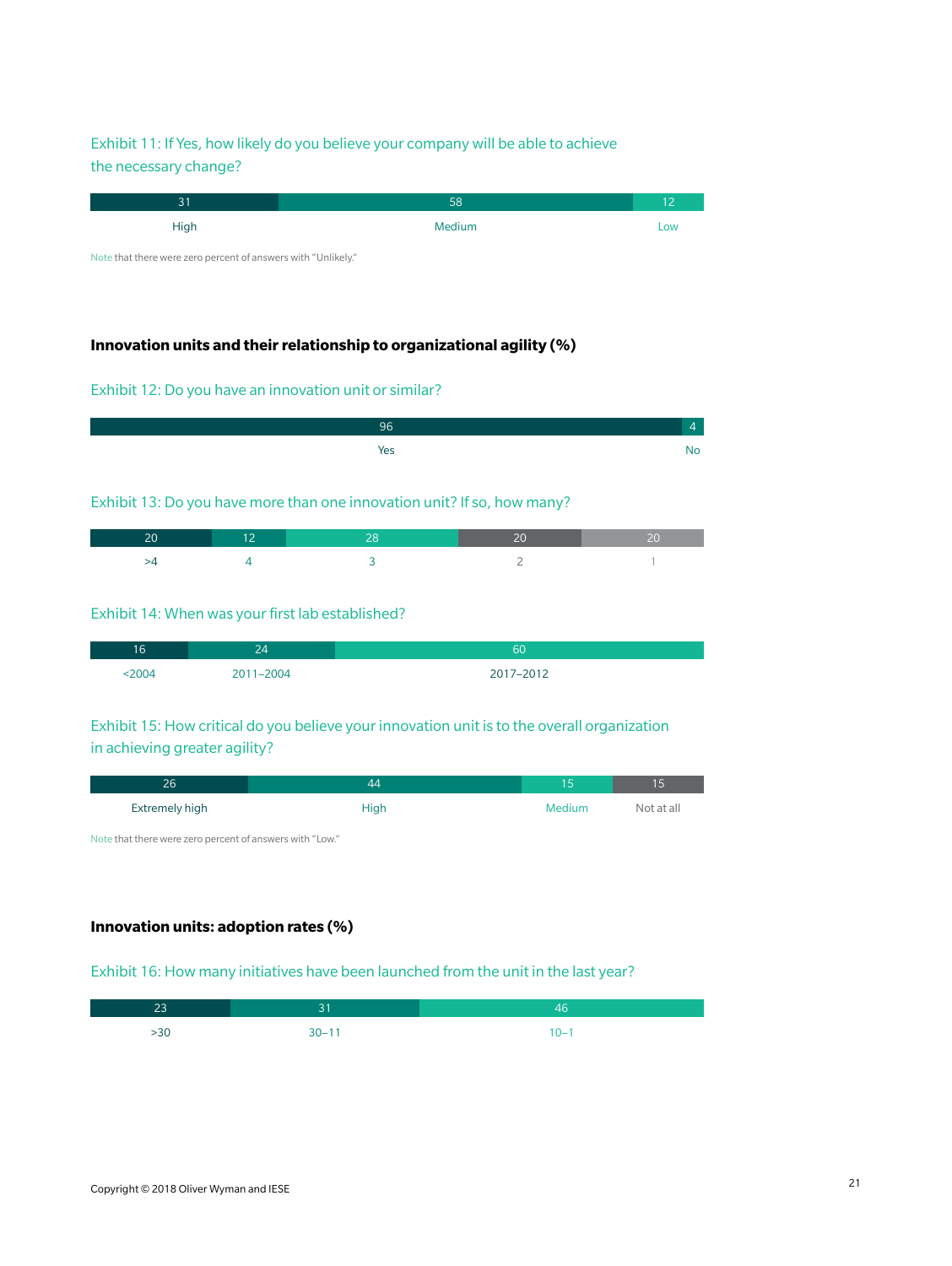#### Exhibit 17: How many of them (see Exhibit 16) have been scaled to the wider organization?

| 12' | و ا       |      |        |
|-----|-----------|------|--------|
| >45 | $45 - 31$ | 3∩⊥1 | $15-0$ |

#### Exhibit 18: How many of them (see Exhibit 16) were built/developed using agile principles?

| 50      | ົາ         | $\sim$ $-$<br>- |
|---------|------------|-----------------|
| 100-76% | $75 - 26%$ | $25 - 0%$       |

Exhibit 19: How successful would you describe the unit in terms of innovation being adopted in the main business?

| Extremely high High | Medium | LOW | Not at all |
|---------------------|--------|-----|------------|

Exhibit 20: Has the unit delivered significant innovation that now accounts for more than ten percent of the revenue of the business?

| res |  |
|-----|--|

#### **Innovation units: challenges and key success factors (%)**

Exhibit 21: Has the innovation unit(s) encountered any resistance from parts of the main business in terms of the techniques and approaches used?

| 70. | 10  |
|-----|-----|
| Yes | 'NC |

## Exhibit 22: How easy has it been to introduce innovation developed in the unit(s) into the main business?

|              | 15   | $\sim$ $-$    |           |                        |
|--------------|------|---------------|-----------|------------------------|
| Very<br>easy | Easy | <b>Medium</b> | Difficult | Extremely<br>difficult |

#### Exhibit 23: Do you believe more money should be spent on the current innovation unit(s)?

| 0'             | Zb            |                                |
|----------------|---------------|--------------------------------|
| Yes more money | No more money | They<br>should be<br>shut down |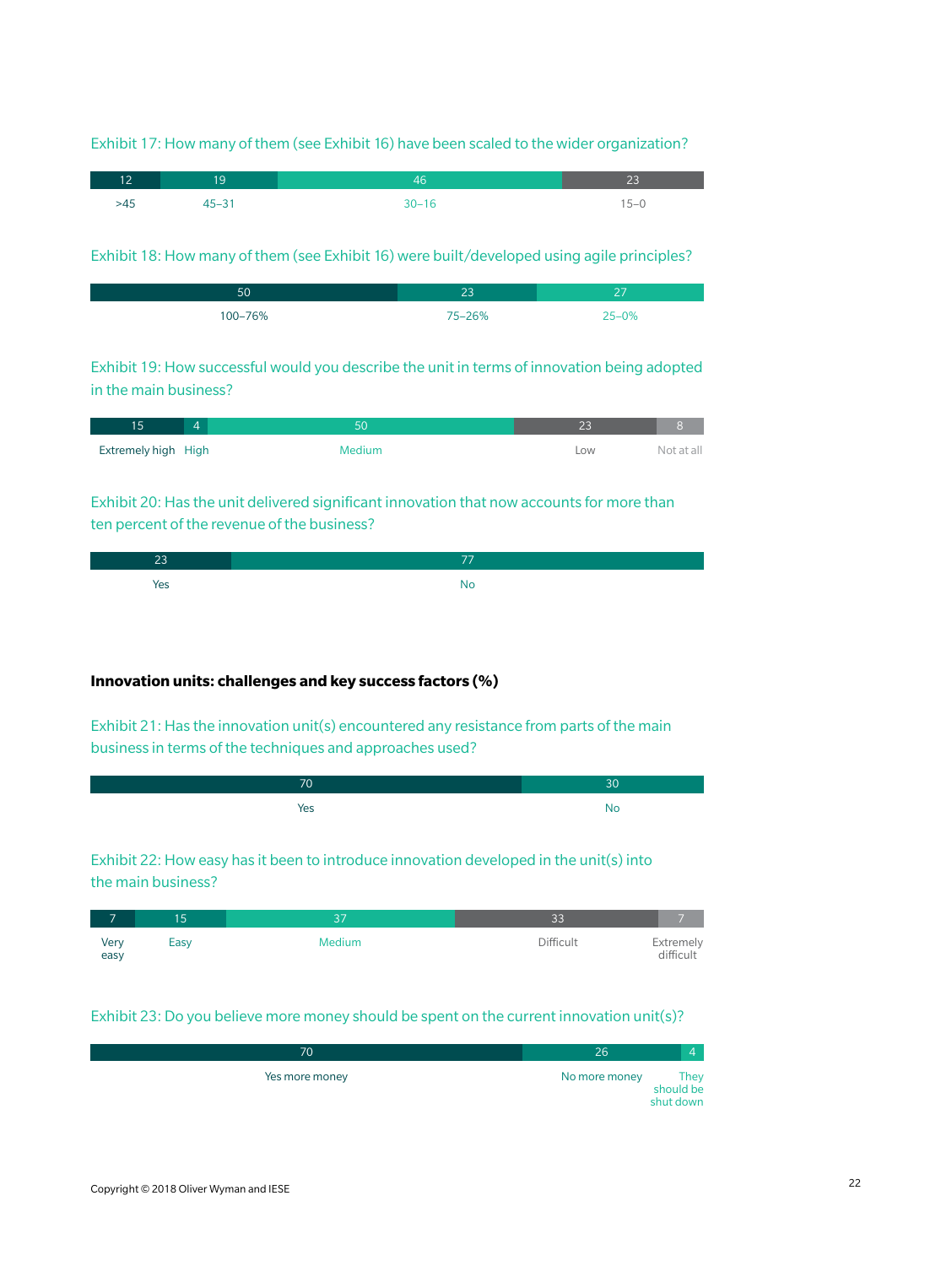## BIBLIOGRAPHY

- 1. Glenn, M. Organizational agility: How business can survive and thrive in turbulent times. Economist Intelligent Unit (2009).
- 2. Weill, P. MIT CIO Summit. MIT Sloan School of Management's Center for Information Systems Research (2006).
- 3. Pompeo, J. "New York Times" closes R&D Ventures. POLITICO Media. (2018). Available at: www.politico.com/media/story/2013/10/new-york-times-closes-r-d-ventures-001237. (Accessed: 2018, March 14th).
- 4. Connely, T. Ogilvy Labs to close and staff made redundant as part of post Brexit cost cuts within Ogilvy Network. The Drum. (2016). Available at: www.thedrum.com/news/2016/08/09/ogilvy-labs-close-and-staff-maderedundant-part-post-brexit-cost-cuts-within-ogilvy. (Accessed: 2018, March 14th).
- 5. Kirsner, S. The Stage Where Most Innovation Projects Fail. Harvard Business Review (2017).
- 6. Siota, J. Linked innovation commercializing discoveries at research centers. Palgrave Macmillan (2018).
- 7. Anthony, S. & Viguerie, S. 2018 Corporate Longevity Forecast: Creative Destruction is Accelerating. Innosight (2018).
- 8. Research Summary: Sneak Peeks From Constellation's Futurist Framework And 2014 Outlook On Digital Disruption. Constellation research (2014).
- 9. Teece, D., Peteraf, M. & Leih, S. Dynamic Capabilities and Organizational Agility: Risk, Uncertainty, and Strategy In The Innovation Economy. California Management Review 58, 13–36 (2016).
- 10. Weigelt, C. & Sarkar, M. Performance implications of outsourcing for technological innovations: Managing the efficiency and adaptability trade-off. Strategic Management Journal 33, 189–216 (2012).
- 11. Putnik, G. et al. Scalability in manufacturing systems design and operation: State-of-the-art and future developments roadmap. CIRP Annuals – Manufacturing Technology 62, 751–774 (2013).
- 12. Siota, J., Klueter, T., Staib, D., Taylor, S. & Ania, I. Design Thinking: The New DNA of the Financial Sector. IESE Business School; Oliver Wyman (2017).
- 13. Hurley, M. & Hunter, R. Gateway to growth: innovation in the oil and gas industry. PWC (2013).
- 14. Jepsen, F. Brussels Airlines: A digital redesign drives increased bookings. Design for Europe. Available at: www.designforeurope.eu/case-study/brussels-airlines (Accessed: 2018, March 14th).
- 15. Research & Development overview GSK Belgium. Available at: be.gsk.com/en/careers/areas-of-opportunity/ research-and-development/. (Accessed: 2018, March 14th)
- 16. The People's Company. Bloomberg (2001). Available at: www.bloomberg.com/news/articles/2001-12-02/thepeoples-company. (Accessed: 2018, March 14th)
- 17. Sambamurthy, V., Bharadwaj, A. & Grover, V. Shaping Agility Through Digital Options: Reconceptualizing the Role of Information Technology in Contemporary Firms. MIS Quarterly 27, 237–263 (2003).
- 18. Rindova, V. P. & Kotha, S. Continuous "morphing": Competing through dynamic capabilities, form, and function. Academy of Management Journal 44, 1263–1280 (2001).
- 19. Brickle, T. & Gonzalex, S . Ethnography and Engineering; How Qualitative methods can help build the car of the future Society for Applied Anthropology (2015)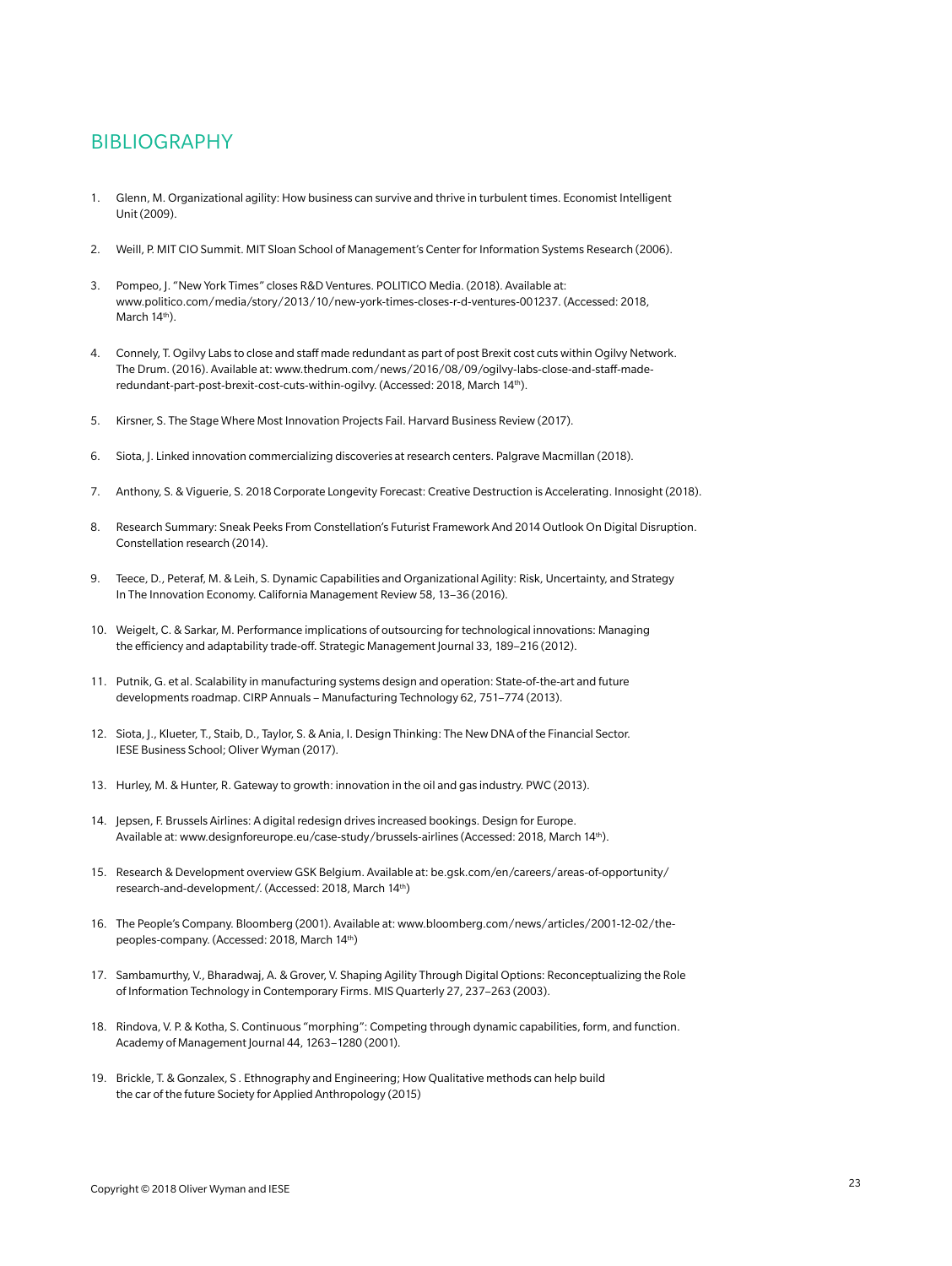- 20. Rigby, D. K., Sutherland, J. & Takeuchi, H. Embracing Agile. Harvard Business Review (2016).
- 21. Hoogerhuis, K. & Olson, E. Agile whole leadership: How to become an agile leader. Oliver Wyman (2010).
- 22. Davila, T. & Epstein, M. The Innovation Paradox: Why Good Businesses Kill Breakthroughs and How They Can Change. Berrett-Koehler Publishing 62–240 (2014).
- 23. Zook, C. & Allen, J. The Founder's Mentality: How to Overcome the Predictable Crises of Growth. Harvard Business Review Press (2016).
- 24. Prats, J., Amigó, P., Ametller, X. & Batlle, A. Corporate Venturing: Achieving Profitable Growth Through Startups. IESE Business School (2017).
- 25. Thomas, H. The State of Art of Dynamic Capabilities Schools. in Rethinking Strategy (eds. Elfring, T. & Volberda, H. W.) SAGE Publications (2001).
- 26. Zott, C. Dynamic capabilities and the emergence of intraindustry differential firm performance: Insights from a simulation study. Strategic Management Journal 24, 97–125 (2003).
- 27. Zott, C. & Amit, R. Business model design: An activity system perspective. Long Range Planning 43, 216–226 (2010).
- 28. Dyer, L. & Shafer, R. a. From Human Resource Strategy to Organizational Effectiveness: Lessons from Research on Organizational Agility. CAHRS Working Paper (1998).
- 29. Norlander, A. Cognitive Systems Modeling and Analysis of Command and Control Systems. Swedish Armed Forces Joint Concept Development and Experimentation Centre (2012).
- 30. Nejatian, M. & Zarei, M. H. Moving towards organizational agility: Are we improving in the right direction? Global Journal of Flexible Systems Management. 14, 241–253 (2013).
- 31. Tushman, M. L. & O'Reilly, C. A. Winning Through Innovation: A Practical Guide to Leading Organizational Change and Renewal. The Management of Innovation and Change Series 33, (2002).
- 32. Kim, Y. What the Media is Missing About The Closing of Coca-Cola Founders: The Coca-Cola Company. Coca-Cola Journey (2017). Available at: www.coca-colacompany.com/stories/what-media-is-missing-about-the-closing-ofcoca-cola-founders. (Accessed: 2018, March 14th).
- 33. Moore, G. A. Zone to Win. Diversion Books (2015).
- 34. Doz, Y. L. & Kosonen, M. The Dynamics of Strategic Agility: Nokia's Rollercoaster Experience. California Management Review 50, 95–118 (2008).
- 35. Toyoda, A. Toyota Open letter. Available at: www.toyota-global.com/company/message\_from\_president/. (Accessed: 2018, March 14th).
- 36. Dieter, S. & Siota, J. Design Thinking; The new DNA of the financial sector. IESE Business School & Oliver Wyman (2017).
- 37. Berkowitz, J & Cocks, C. Hasbro Investor Toy Fair Brand Initiatives Gaming Leadership. Available at: http://investor. hasbro.com/static-files/11cd4026-0478-4062-a66e-22bdff557943. (Accessed: 2018, March 14th).
- 38. Gerstner, L. V. Who Says Elephants Can't Dance? Harvard Business Review (2002).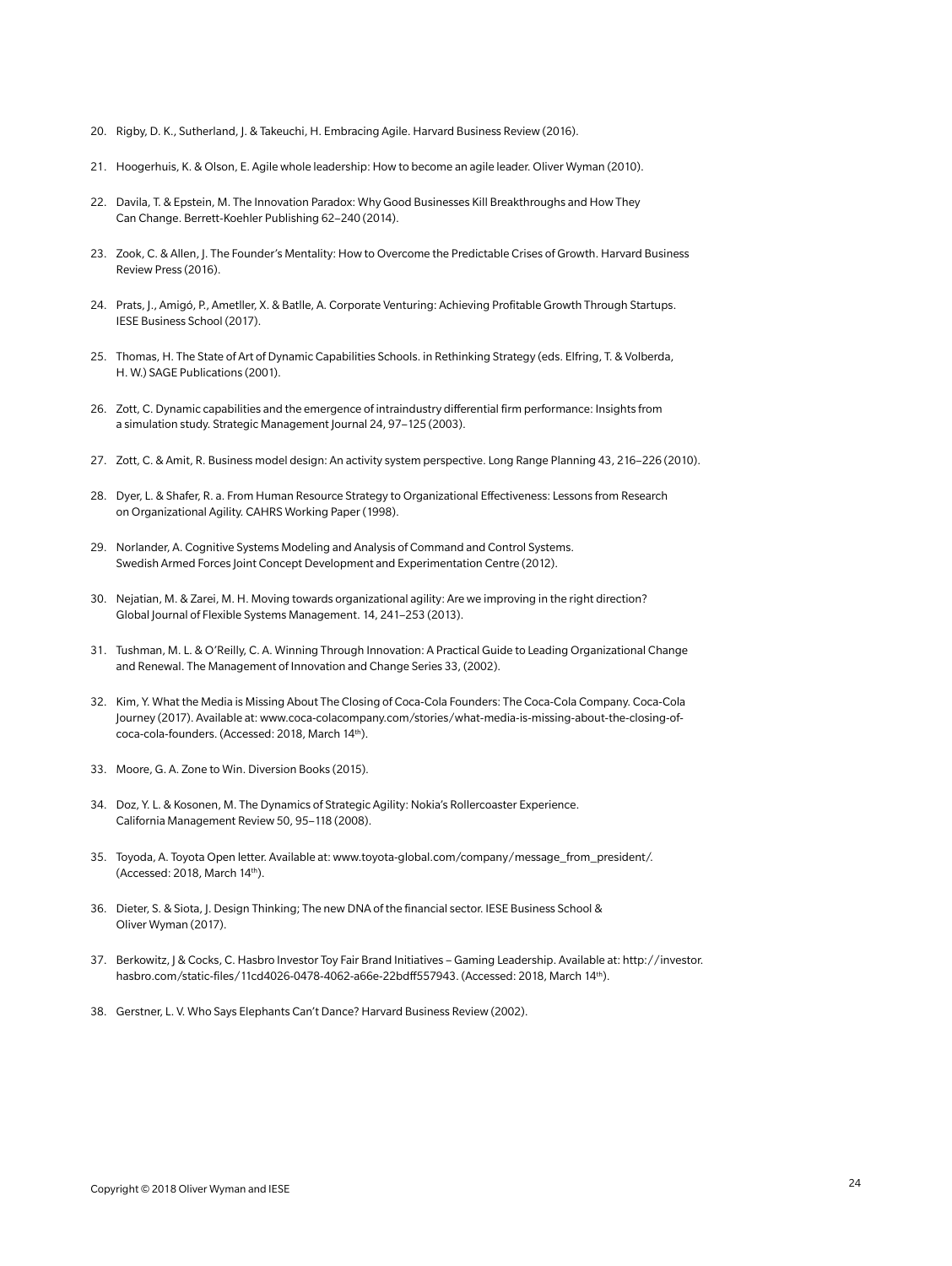## ACKNOWLEDGEMENTS

The authors Mª Julia Prats, Josemaria Siota, David Gillespie, and Nicholas Singleton would like to thank all the people who contributed to this study. They especially wish to express their sincere gratitude to Paula Sancho and Eddy Zakes at IESE Business School, in addition to Inigo Ania, Ivan Palencia, Margery Infield, and Georgia Ware at Oliver Wyman.

Moreover, we want to thank the insights, perspectives, and recommendations of the experts José Insenser (Airbus), Peter Borchers and Alexis Brion (Allianz), Pedro L. González (Almirall), Sanjay Khanna (Baker McKenzie), Montse Guardia (Banco Sabadell), Benjamin Weber (Boehringer Ingelheim), Reza Ghassemi (Carrefour), JP Rangaswami (Deutsche Bank), Milagros Rey (Gas Natural), Carlos Haertel (General Electric), Antonio Vázquez (LG Electonics), Carlos Costa (Mango), Karolina Korth (Roche Diabetes Care), Jason Wild (Salesforce), Emmannuel Lagarrigue (Schneider Electric), Michael Nuernberg (SAP), just to name a few. Nothing mentioned in this study refers either to them or their corporations.

Lastly, our gratitude goes to the Entrepreneurship and Innovation Center at IESE Business School and to the Organizational Effectiveness and Financial Services practices at Oliver Wyman. Without their effective support, we would have been unable to complete this project.